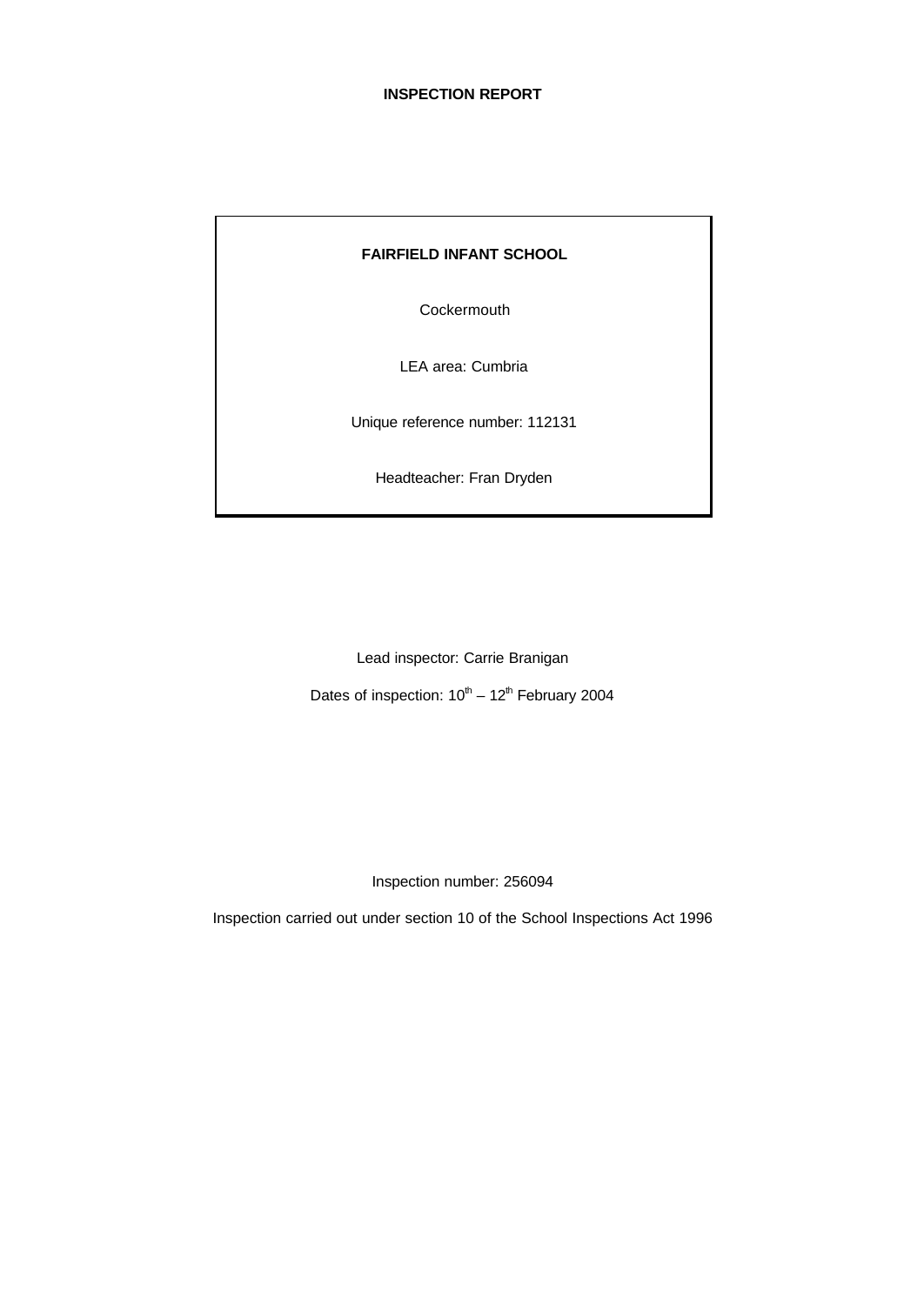#### © Crown copyright 2004

This report may be reproduced in whole or in part for non-commercial educational purposes, provided that all extracts quoted are reproduced verbatim without adaptation and on condition that the source and date thereof are stated.

Further copies of this report are obtainable from the school. Under the School Inspections Act 1996, the school must provide a copy of this report and/or its summary free of charge to certain categories of people. A charge not exceeding the full cost of reproduction may be made for any other copies supplied.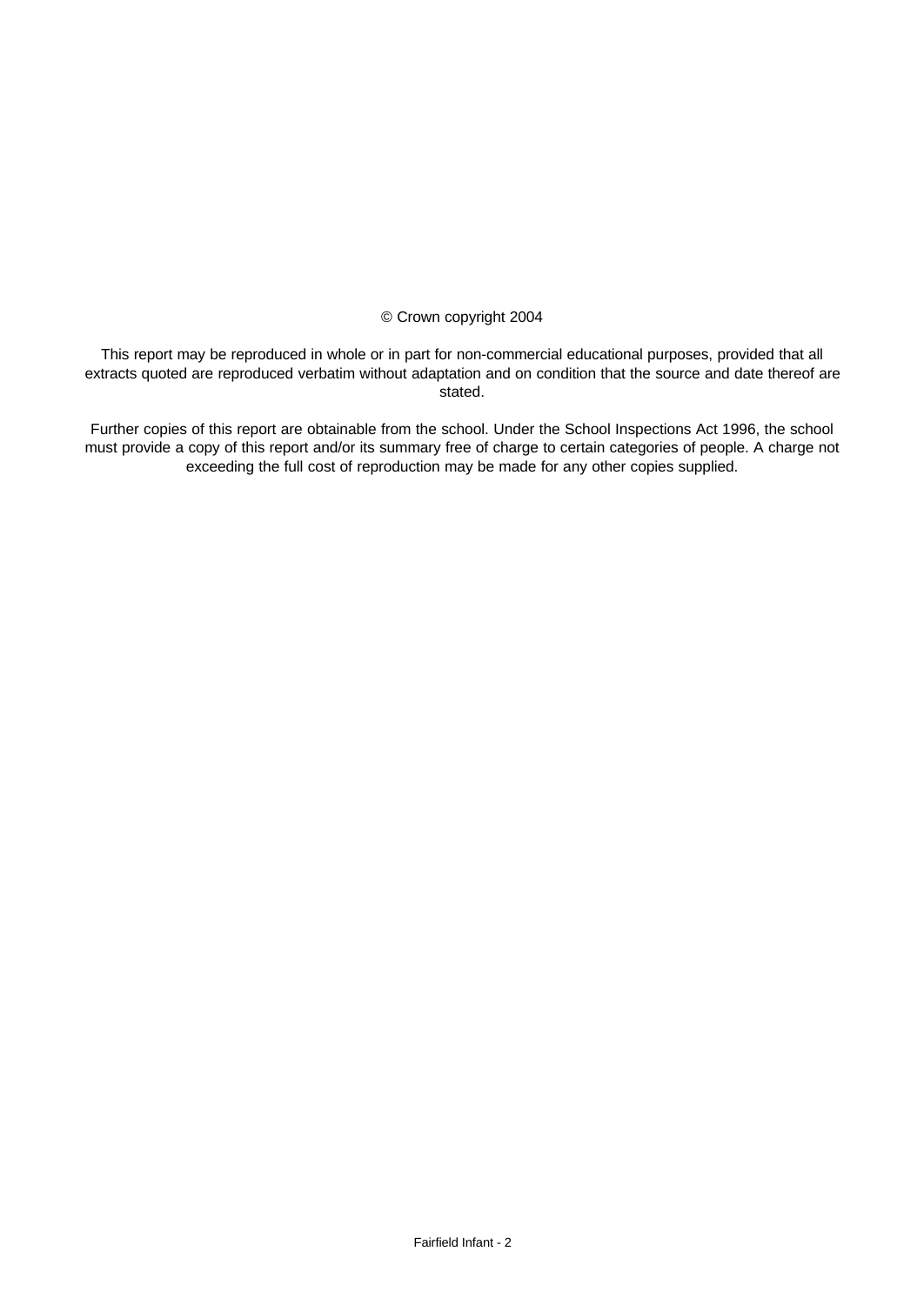# **INFORMATION ABOUT THE SCHOOL**

| Type of school:              | Infant and nursery                     |
|------------------------------|----------------------------------------|
| School category:             | Community                              |
| Age range of pupils:         | $3 - 7$                                |
| Gender of pupils:            | Mixed                                  |
| Number on roll:              | 220                                    |
| School address:              | Gallowbarrow<br>Cockermouth<br>Cumbria |
| Postcode:                    | CA <sub>13</sub> ODX                   |
| Telephone number:            | 01900 325 933                          |
| Fax number:                  | 01900 325934                           |
| Appropriate authority:       | Governing Body                         |
| Name of chair of governors:  | Gill Mason                             |
| Date of previous inspection: | June 1998                              |

## **CHARACTERISTICS OF THE SCHOOL**

Fairfield Infant is situated near the town centre of Cockermouth, Cumbria, and draws its pupils from the town and some outlying villages. The socio-economic circumstances of the pupils are generally above average. Children's attainments on entry to the nursery are broadly above average, but cover the full range of attainment. The vast majority of pupils are of white British extraction and very few pupils are from other ethnic groups or who speak English as an additional language, which is below average. At the time of the inspection, there were 220 pupils on roll, which is an average size for infant schools. The number of pupils with special educational needs and those with a statement of special educational need is well below average. Pupils with special education needs have moderate learning difficulties. The number of pupils leaving and joining the school other than at the usual times is below average. The school has received an Effective Early Learning Award in 2001 and a Healthy Schools Award in 2003.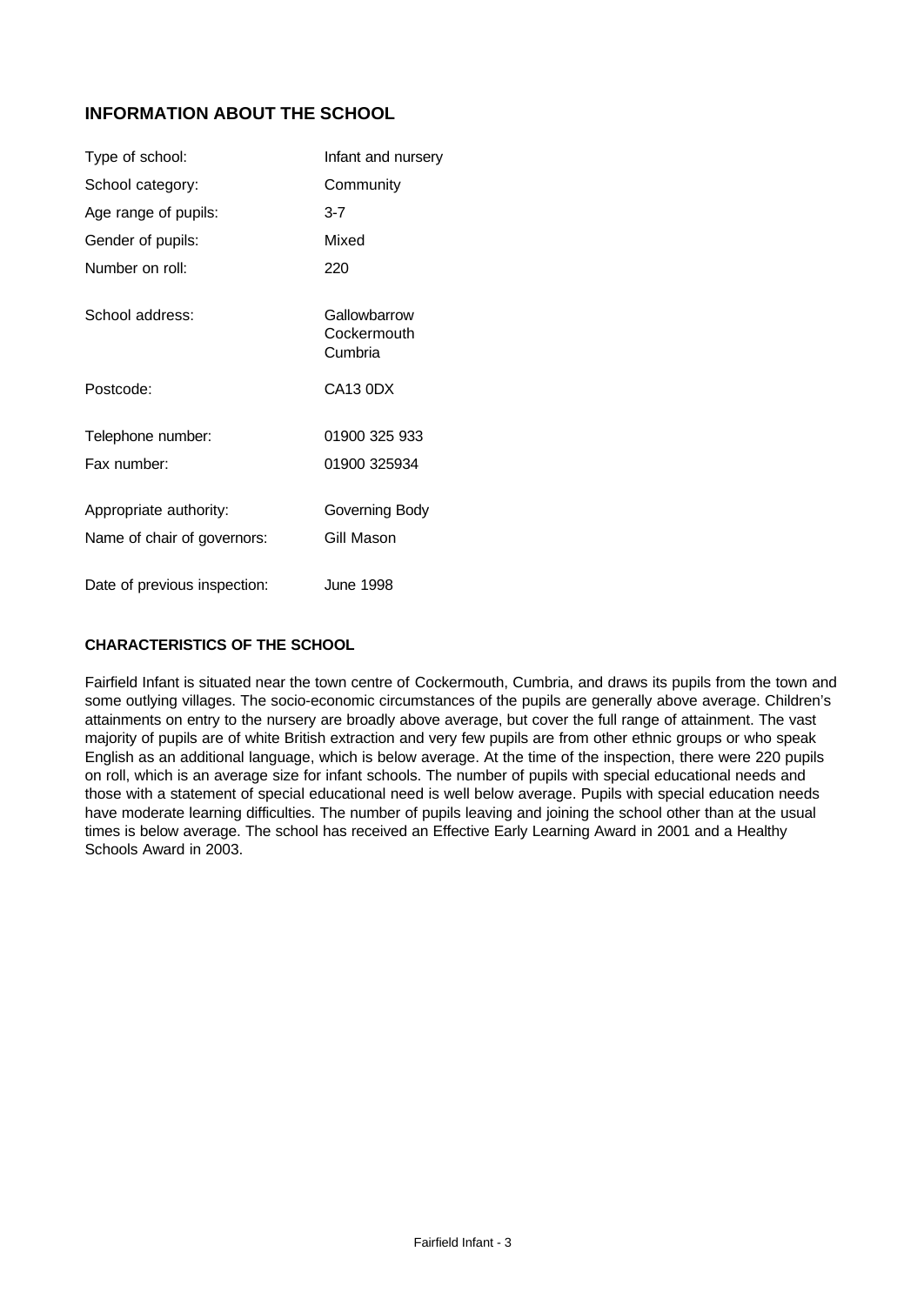## **INFORMATION ABOUT THE INSPECTION TEAM**

| Members of the inspection team |                      | <b>Subject responsibilities</b> |                                                   |
|--------------------------------|----------------------|---------------------------------|---------------------------------------------------|
| 18113                          | Carrie Branigan      | Lead inspector                  | The Foundation Stage                              |
|                                |                      |                                 | Science                                           |
|                                |                      |                                 | Geography                                         |
|                                |                      |                                 | History                                           |
|                                |                      |                                 | English as an additional language                 |
| 13706                          | Gill Marsland        | Lay inspector                   |                                                   |
| 17757                          | <b>Judith Willis</b> | Team inspector                  | English                                           |
|                                |                      |                                 | Information and communication<br>technology (ICT) |
|                                |                      |                                 | Design and Technology                             |
| 32636                          | Gill Hepworth        | Team inspector                  | Special educational needs                         |
|                                |                      |                                 | <b>Mathematics</b>                                |
|                                |                      |                                 | Art and Design                                    |
|                                |                      |                                 | Music                                             |
|                                |                      |                                 | Religious education                               |
|                                |                      |                                 | <b>Physical Education</b>                         |

The inspection contractor was:

Serco QAA Herringston Barn **Herringston Dorchester** Dorset DT2 9PU

Any concerns or complaints about the inspection or the report should be made initially to the inspection contractor. The procedures are set out in the leaflet *Complaining about Ofsted Inspections*, which is available from Ofsted Publications Centre (telephone 07002 637833) or Ofsted's website (www.ofsted.gov.uk).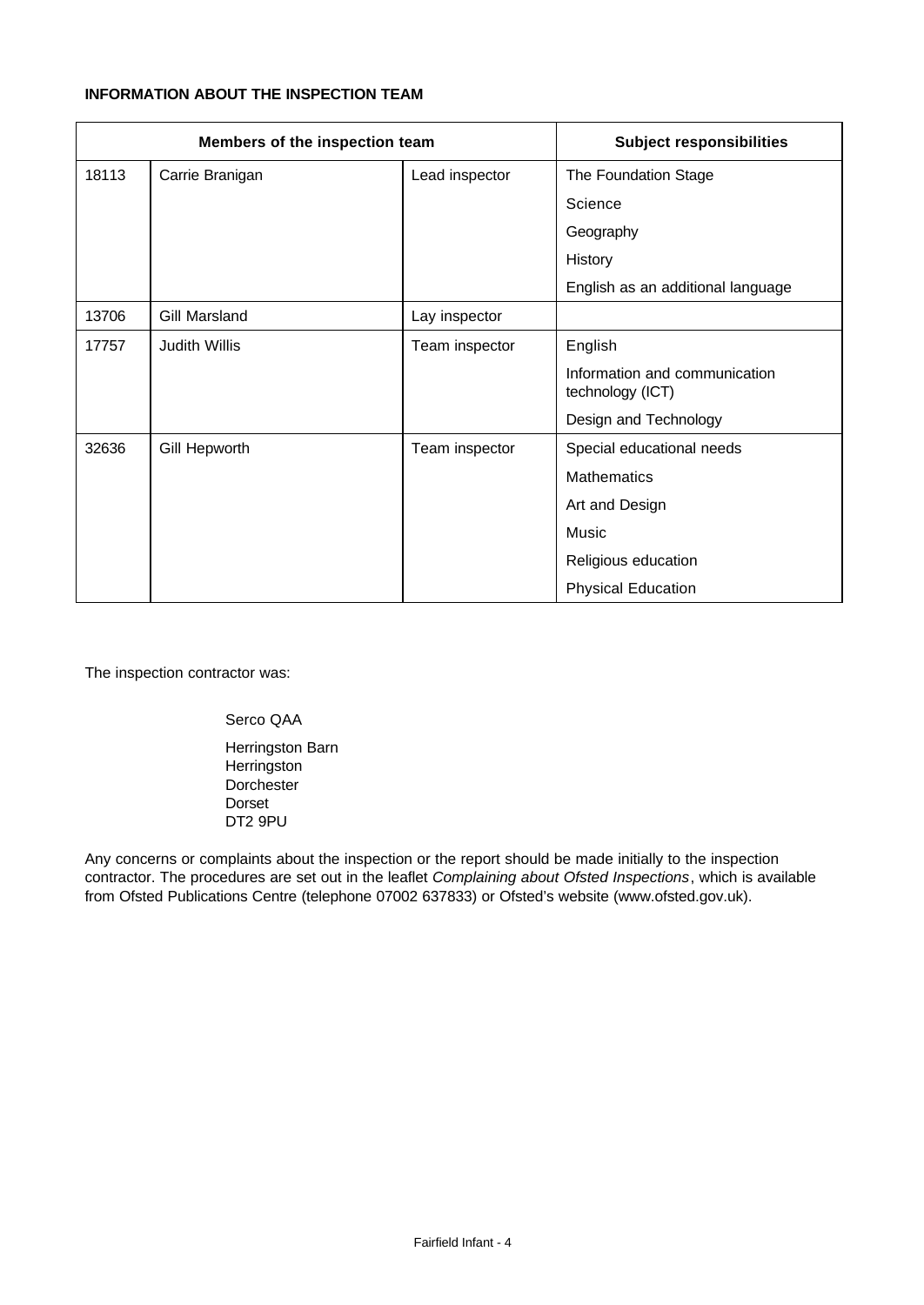**REPORT CONTENTS**

|                                                                                     | Page |
|-------------------------------------------------------------------------------------|------|
| <b>PART A: SUMMARY OF THE REPORT</b>                                                | 6    |
| <b>PART B: COMMENTARY ON THE MAIN INSPECTION FINDINGS</b>                           |      |
| <b>STANDARDS ACHIEVED BY PUPILS</b>                                                 | 8    |
| Standards achieved in areas of learning, subjects and courses                       |      |
| Pupils' attitudes, values and other personal qualities                              |      |
| QUALITY OF EDUCATION PROVIDED BY THE SCHOOL                                         | 10   |
| Teaching and learning                                                               |      |
| The curriculum                                                                      |      |
| Care, guidance and support                                                          |      |
| Partnership with parents, other schools and the community                           |      |
| <b>LEADERSHIP AND MANAGEMENT</b>                                                    | 15   |
| <b>PART C: THE QUALITY OF EDUCATION IN AREAS OF LEARNING</b><br><b>AND SUBJECTS</b> | 17   |
| AREAS OF LEARNING IN THE FOUNDATION STAGE                                           |      |
| <b>SUBJECTS IN KEY STAGES 1 and 2</b>                                               |      |
| <b>PART D: SUMMARY OF THE MAIN INSPECTION JUDGEMENTS</b>                            | 25   |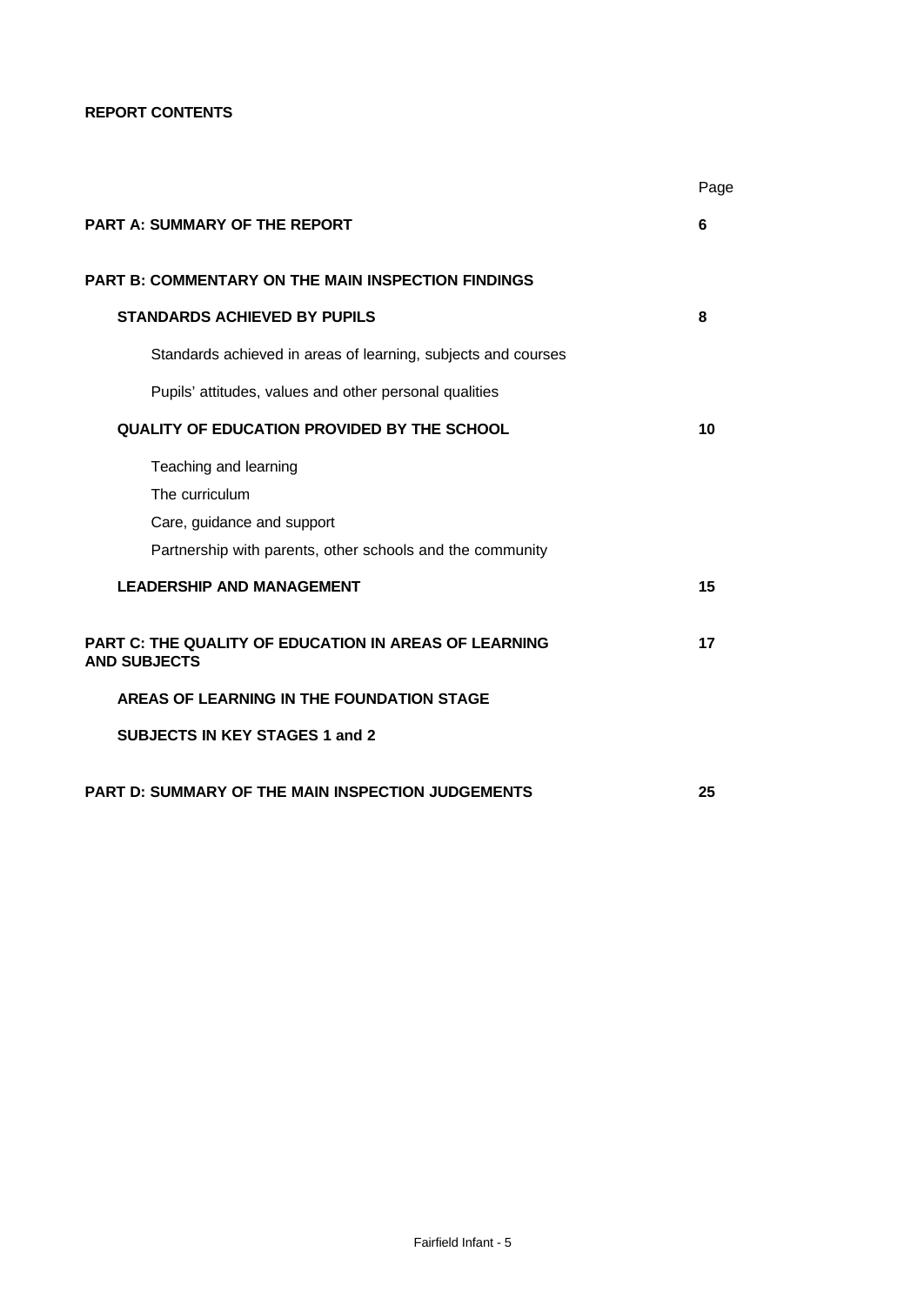## **PART A: SUMMARY OF THE REPORT**

#### **OVERALL EVALUATION**

The school's **effectiveness** is **good,** and it provides very good value for money. Children enter the nursery with standards that are broadly above average, but cover the full range of attainment. By the time the pupils leave the school at the end of Year 2, standards are well above average. The quality of teaching is good overall and all pupils achieve well. The school is well led and managed and the school works hard to ensure that pupils have a good range of experiences.

The school's main strengths and weaknesses are:

- Standards are well above average in reading, writing, mathematics and science by the end of Year 2. The good quality of the teaching ensures that all pupils achieve well.
- The provision for information and communication technology (ICT) is very good, pupils achieve very well and standards are well above average.
- Very good teaching in the Foundation Stage means that children have a very good start.
- The school is very inclusive and ensures that all pupils have very good support and guidance. As a result, pupils have very good attitudes to learning and behave very well but pupils could be involved more about deciding what happens in school.
- The school's links with parents are very effective and pupils' attendance is well above average.
- The school is well led and managed, but some subject managers do not fully evaluate all the information about pupils' progress in their subject.
- Governors are fully involved in the work of the school, but do not, as yet, formally evaluate the effectiveness of the school's spending.

Overall, the school's improvement since the last inspection is good. The previous strengths of the school have been maintained and pupils' high standards have improved because more pupils now reach the expected levels in reading, writing, mathematics and science by the end of Year 2. There is more very good teaching and all the key issues have been successfully addressed, particularly those relating to pupils' spiritual and cultural development, both of which are now very good.

| <b>Results in National</b><br>Curriculum tests at the end<br>of Year 2, compared with: |      | similar schools |      |      |
|----------------------------------------------------------------------------------------|------|-----------------|------|------|
|                                                                                        | 2001 | 2002            | 2003 | 2003 |
| reading                                                                                | А*   | A*              | A*   |      |
| Writing                                                                                |      |                 | m    | В    |
| mathematics                                                                            |      | A*              | B    |      |

### **STANDARDS ACHIEVED**

*Key: A - well above average; B – above average; C – average; D – below average; E – well below average. A\* means that results were in the top 5 per cent in the country.*

*Similar schools are those with similar percentages of pupils eligible for free school meals.*

**Achievement** is **good** overall and standards in the current Year 2 are well above average in reading, writing, mathematics, science and ICT. They are above average in art and design. Although the results for 2003 showed that fewer pupils reached the expected higher level in writing and mathematics, the school's records show that this year group of pupils have achieved well since they started school. Pupils have consistently done well in relation to those in similar schools, although the fewer number of high attainers in 2003 did make this record dip. By the end of the Foundation Stage children achieve very well so that most children confidently exceed all the expected goals.

**Pupils' personal qualities** are **very good** overall. Their attitudes and behaviour are very good although the school has not currently used pupils' views when making decisions about the school. **Pupils' spiritual, moral, social and cultural development** is **very good**, as is their attendance.

#### **QUALITY OF EDUCATION**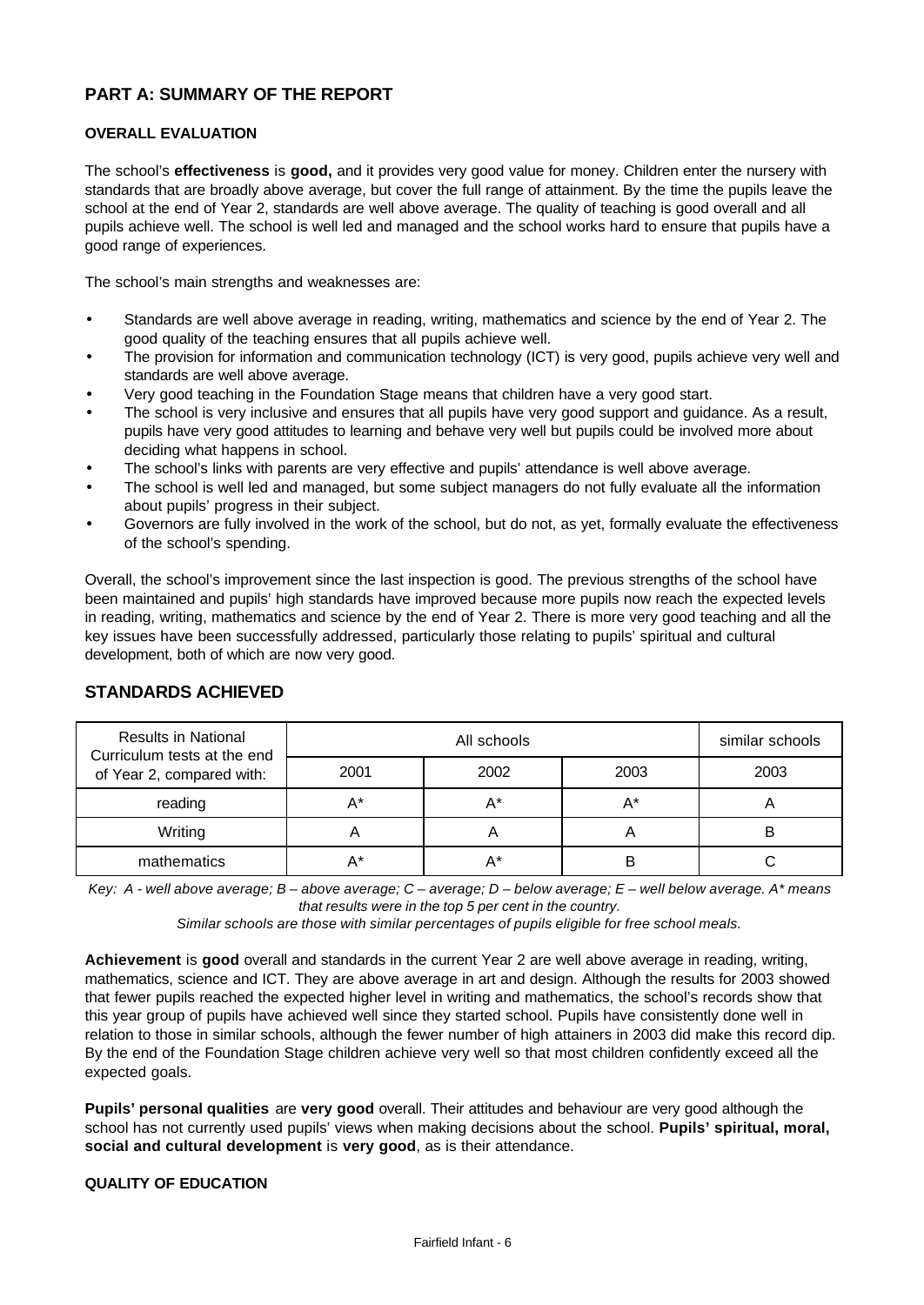#### **The quality of education provided by the school is good.**

**Teaching** and learning are **good** overall. All groups of pupils, including those with special educational needs, are well provided for. Teaching is very good in the nursery and the reception classes. Throughout the school in very good lessons, teachers manage their pupils very well, which means that pupils work very well together and they try hard to succeed. Pupils have a good understanding about their learning and talk enthusiastically about what they do. Teaching assistants give very good and confident support to pupils. The curriculum is good in Years 1 and 2 and has effective links across the subjects. The curriculum in the Foundation Stage is very good and the outdoor area has improved well so that the activities children do are exciting and have been very well planned. Links with the community and other schools are good.

#### **LEADERSHIP AND MANAGEMENT**

#### **Leadership and management** are **good.**

Leadership is good. The headteacher has a clear vision and is committed to continual improvement. The governors and other key staff also provide good leadership and the school works very effectively as a team. Management is also good. Teaching is monitored effectively by the headteacher and key staff, and so improvements for pupils' experiences are well understood across the school. Although pupils' progress is well tracked by the headteacher, some subject managers are currently not checking all pupils' progress themselves, particularly in reading, writing and mathematics. Governors use their own areas of expertise very effectively and have a good understanding of strengths and areas for development in the school. The budget is carefully managed, although the governing body recognise that they need to evaluate more formally how effectively the budget is spent. Statutory requirements are fully met.

### **PARENTS' AND PUPILS' VIEWS OF THE SCHOOL**

There was a very high return for the parents' questionnaire. These indicated that parents are very satisfied with the work of the school in all areas, such as the school's approachability and also that their children like school. Although individual parents would like lunchtimes and their child's induction into the Foundation Stage organised differently, the findings of the inspection agree with parents' very positive views. Parents say they are very well informed about any organisational changes. Pupils like most things about their school, but a few think that other pupils could behave better. The inspection team agrees with all the positive comments from pupils and did not find any problems with pupils' behaviour, which is judged as very good overall.

#### **IMPROVEMENTS NEEDED**

The most important things the school should do to improve are:

- Develop the subject managers' use of whole-school information so that they are clearer about pupils' achievement in reading, writing and mathematics through the school.
- Develop the role of governors further so that spending decisions are more formally evaluated.
- Increase the involvement of pupils in the work of the school.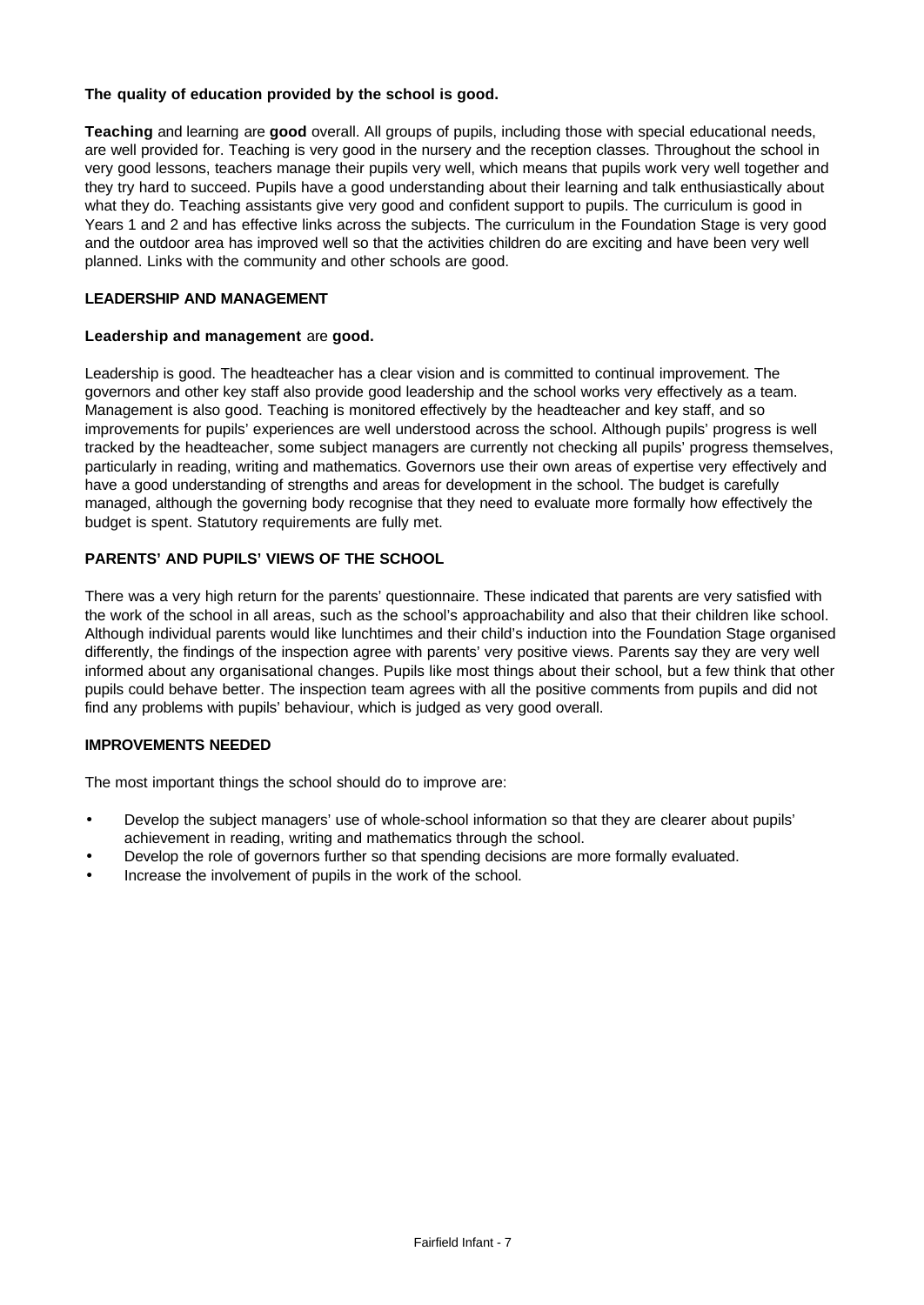# **PART B: COMMENTARY ON THE INSPECTION FINDINGS**

## **STANDARDS ACHIEVED BY PUPILS**

#### **Standards achieved in areas of learning, subjects and courses**

Achievement is good overall across the school, regardless of gender, ethnic background, level of attainment or special educational needs. Achievement is very good in the Foundation Stage. Standards are well above average in reading, writing, mathematics and science by the end of Year 2, and these standards have generally been maintained since the last inspection.

#### **Main strengths and weaknesses**

- Pupils achieve well in all the subjects observed because of consistently good teaching. Pupils achieve very well in information and communication technology (ICT) because of a very carefully planned curriculum and very good teamwork by staff and other adults.
- Children in the Foundation Stage achieve very well and most children confidently exceed the expected goals at the end of the reception year.

#### **Commentary**

- 1. Children start in the nursery with broadly above average skills and achieve very well so that, by the end of their time in the reception classes, they are confidently using their communication, mathematical, physical and creative skills. Children also achieve very well in the development of their personal, social and emotional skills, because of the high quality teaching and the very good teamwork between teaching and support staff.
- 2. The information held by the headteacher clearly shows the good progress children have made as they move through the school. Pupils build on the above average skills they show at the beginning of Year 1, and continue to achieve well, reaching well above average standards by the end of Year 2.
- 3. In the Year 2 national tests for 2002, standards were well above average in reading, writing and mathematics. Teacher assessments in science also show standards to be well above average. In 2003, standards were well above average in reading and writing and above average for mathematics. These Year 2 pupils had achieved as well as all other pupils, as the information in the school shows although there were fewer higher attaining pupils in this group when they started school.

| Standards in: | School results | National results |
|---------------|----------------|------------------|
| Reading       | 18.8 (18.3)    | 15.7 (15.8)      |
| Writing       | 16.8(16.1)     | 14.6 (14.4)      |
| Mathematics   | 18.8 (17.2)    | 16.3 (16.5)      |

#### *Standards in national tests at the end of Year 2 – average points scores in 2003*

*There were 57 pupils in the year group. Figures in brackets are for the previous year*

- 4. There are several reasons why all pupils achieve well. Inspection evidence confirms that standards are well above average by the end of Year 2. The school provides a rich curriculum that stimulates the pupils, the quality of teaching is good and careful assessment of individuals ensures that tasks are well matched to the needs of all pupils. As a result, pupils with special educational needs and those with English as an additional language achieve well and show good levels of confidence in their learning.
- 5. The emphasis placed on reading and writing leads to pupils' well above average standards and the school's work on making pupils confident, creative writers is having a positive effect. Pupils enjoy their work in mathematics and use their counting and measuring skills well in other subjects, such as science, and this consolidates their learning well. Pupils also enjoy science, because teachers plan interesting activities which make pupils think carefully about their work and question the methods they are using. Pupils do very well in ICT and their skills are developed well in other subjects. Standards are above average in art and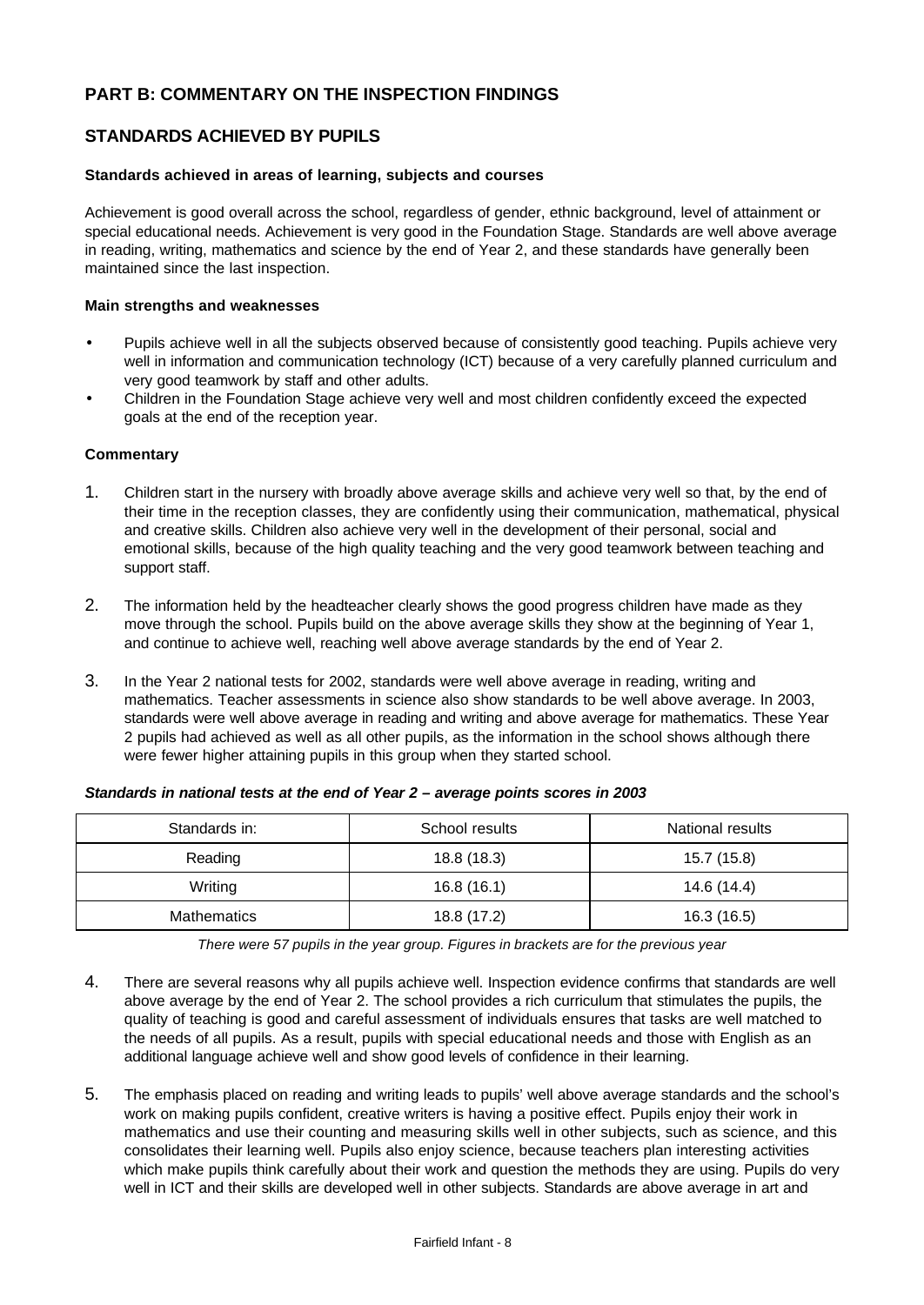design because of the teachers' enthusiasm for the subject and the interesting way the lessons are planned.

## **Pupils' attitudes, values and other personal qualities**

Pupils' attitudes and behaviour are very good. Attendance and punctuality are very good. Spiritual, moral, social and cultural development is very good.

#### **Main strengths and weaknesses**

- Pupils are very well behaved and have very good attitudes to learning. These very good attitudes and behaviour support pupils' good achievement.
- Pupils enjoy coming to school and are very motivated to succeed.
- The school actively promotes pupils' spiritual, moral, social and cultural development, resulting in very good achievement in pupils' personal development overall.

#### **Commentary**

6. Pupils enjoy coming to school and their attendance rate for the previous three years has been well above average. There were no unauthorised absences in the last year, and there have been no exclusions.

#### *Attendance in the latest complete reporting year (%)*

| Authorised absence |     | Unauthorised absence |     |
|--------------------|-----|----------------------|-----|
| School data        | 4.8 | School data          |     |
| National data      | 5.4 | National data        | 0.5 |

*The table gives the percentage of half days (sessions) missed through absence for the latest complete reporting year (2003).*

- 7. In most lessons, pupils display very good attitudes to learning. They listen attentively and are eager to contribute in discussions and in question and answer sessions. They settle well to work, both individually and in groups, and demonstrate sustained concentration and application. This is because lessons are stimulating and tasks are well matched to pupils' abilities, which enables them to achieve well. The very positive attitudes reported in the previous inspection have been maintained.
- 8. Standards of behaviour are very good in lessons, around the school and in the playground. All staff have high expectations of behaviour and pupils respond well to these. No signs of aggressive behaviour were seen during the inspection and discussions with pupils confirm that no children are bullied. There are very few incidents of unacceptable behaviour and these are dealt with well by staff and the headteacher. When pupils talked about these issues, they said that there might sometimes be some bad behaviour, but they agreed that the headteacher and staff made sure that this behaviour was stopped immediately. As a result, pupils have a very good understanding of the difference between right and wrong.
- 9. Pupils' personal and social development is a strength of the school and pupils are encouraged to respect and care for the feelings and values of others from the start of their time in the nursery. As a result, pupils form very good relationships with their peers and with the adults throughout the school.
- 10. The school's provision for pupils' spiritual and cultural development is very good and underpins the very good ethos of the school. Lessons stimulate curiosity and imagination well. Pupils are encouraged to listen to and consider other's opinions, and to show care and respect for each other. For example, pupils in Years 2 are able to discuss the feelings of characters in stories well and compare them with their own experiences. In a good religious education lesson about the story of Joseph, pupils reflected on love and forgiveness, and how difficult it can be to forgive someone when one has been hurt. In addition, the very good 'philosophy for children' lesson seen, which is a new initiative in the school, showed that pupils confidently considered the feeling of anger and its destructive effect on relationships.
- 11. The school very effectively raises pupils' awareness of festivals and traditions from a range of cultures and faiths by giving them opportunities to experience and make comparisons. Year 2 pupils recently celebrated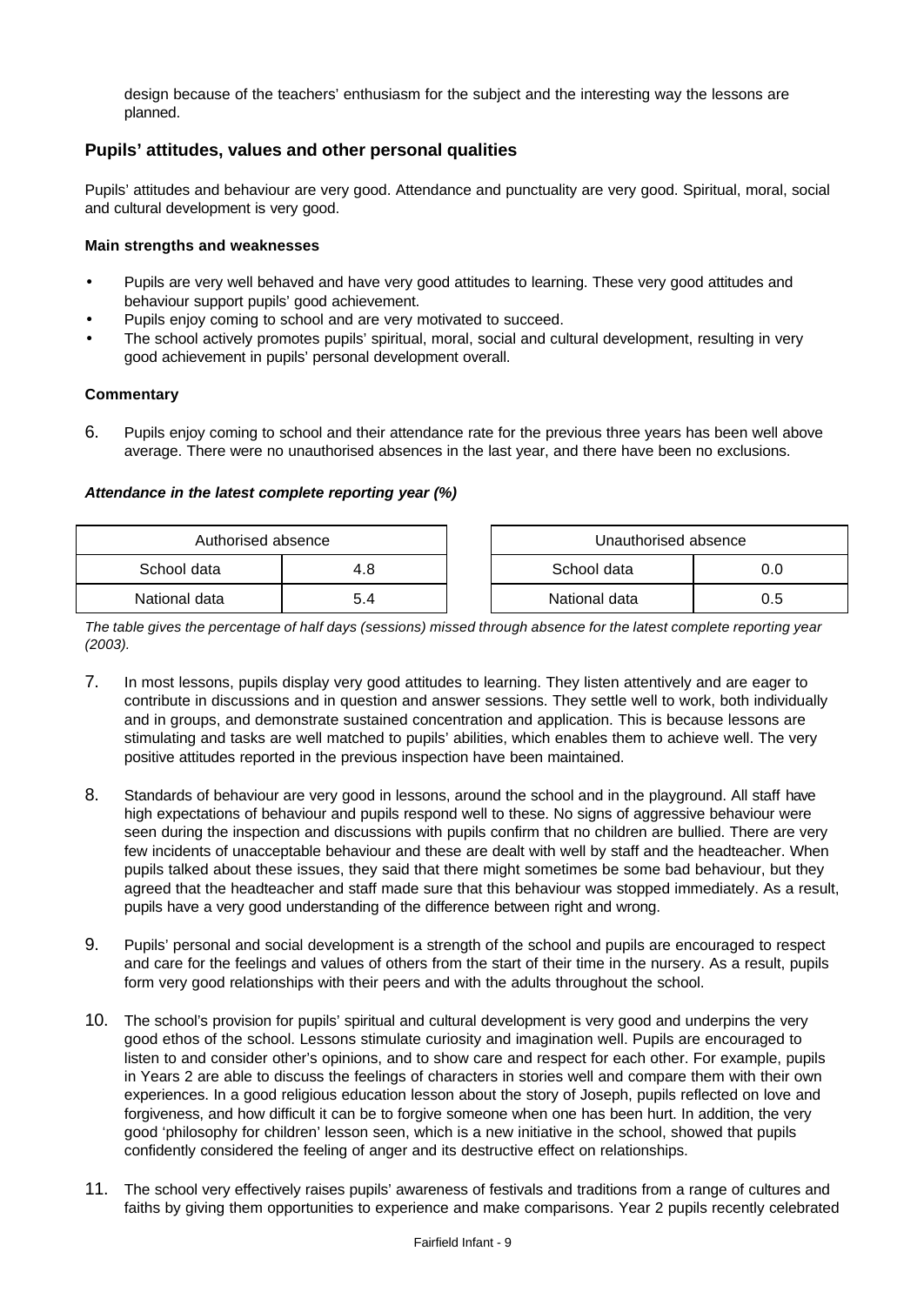the Chinese New Year and have compared the different ways in which babies are welcomed into the Christian and Islamic faiths. Children in the Foundation Stage have listened to the story of Baboushka and looked at traditional Russian clothes, plates and toys. Music, art and design and dance lessons all feature very well work from different cultures and visitors have included Japanese drummers and an African dance workshop. The school makes every effort to develop pupils' understanding and awareness of the multicultural society in which they live. This represents very good improvement since the previous inspection.

# **QUALITY OF EDUCATION PROVIDED BY THE SCHOOL**

The quality of education is good. Good teaching and the very good teamwork by staff enable all pupils to develop new knowledge and skills confidently and all pupils to achieve well. The curriculum is good in Years 1 and 2 and very good in the Foundation Stage. It is enriched very well by the use of the local area and the expertise of visitors. Pupils are very well cared for and supported.

### **Teaching and learning**

Teaching and learning are good overall in Years 1 and 2. The quality of teaching in the Foundation Stage is very good. Assessment of pupils' work is good overall.

#### **Main strengths and weaknesses**

- Very high expectations and the very good use of support staff mean that children in the Foundation Stage have a very good start.
- Teachers manage their pupils well and, as a result, pupils work well both independently and collaboratively, but in the small number of satisfactory lessons, tasks were not always explained well enough by the teachers.
- Good assessment procedures provide teachers with a clear view about individual pupils' progress and so support how they report this to parents.

#### **Commentary**

#### *Summary of teaching observed during the inspection in 25 lessons*

| Excellent | Verv good | Good     | Satisfactory | Jnsatisfactory | Poor | Very Poor |
|-----------|-----------|----------|--------------|----------------|------|-----------|
| (4%)      | 9 (36%)   | 13 (52%) | 2 (8%)       |                |      |           |

*The table gives the number of lessons observed in each of the seven categories used to make judgements about lessons.*

12. The staff in the Foundation Stage have very high expectations of children's learning from when they start the school. They have established very clear, secure routines that children understand very well. Staff strongly believe that all children can achieve very well and so work very hard together to plan activities that develop children's confidence. For example, the children in the nursery had been read the story, 'We're going on a bear hunt', and were then led outside to where a set of decorated apparatus was used to represent the journey in the story. As a result of this very carefully planned activity, the children were very motivated and were able to enact the story and talk about what they were doing. The children made good gains in their communication and social skills, and in their understanding of stories. The use of the outdoor area was very effective.

#### **Example of outstanding practice**

#### **The use of story is outstanding in this reception class lesson.**

The children were seated quietly after the registration session and were eagerly awaiting the beginning of the lesson because the teacher had used her photograph on the whiteboard with the question "which character is the smallest?" inside a speech bubble. This was normal practice and it very purposefully alerted the class to the continuing discussion about the story of 'The Enormous Turnip'. The teaching assistant provided outstanding support to the teacher in analysing each child's response to the question. There was general agreement that the mouse was the smallest character, but the children recognised clearly that it was the mouse that helped finally pull out the turnip from the ground. Individual children were able to make statements such as, "The more people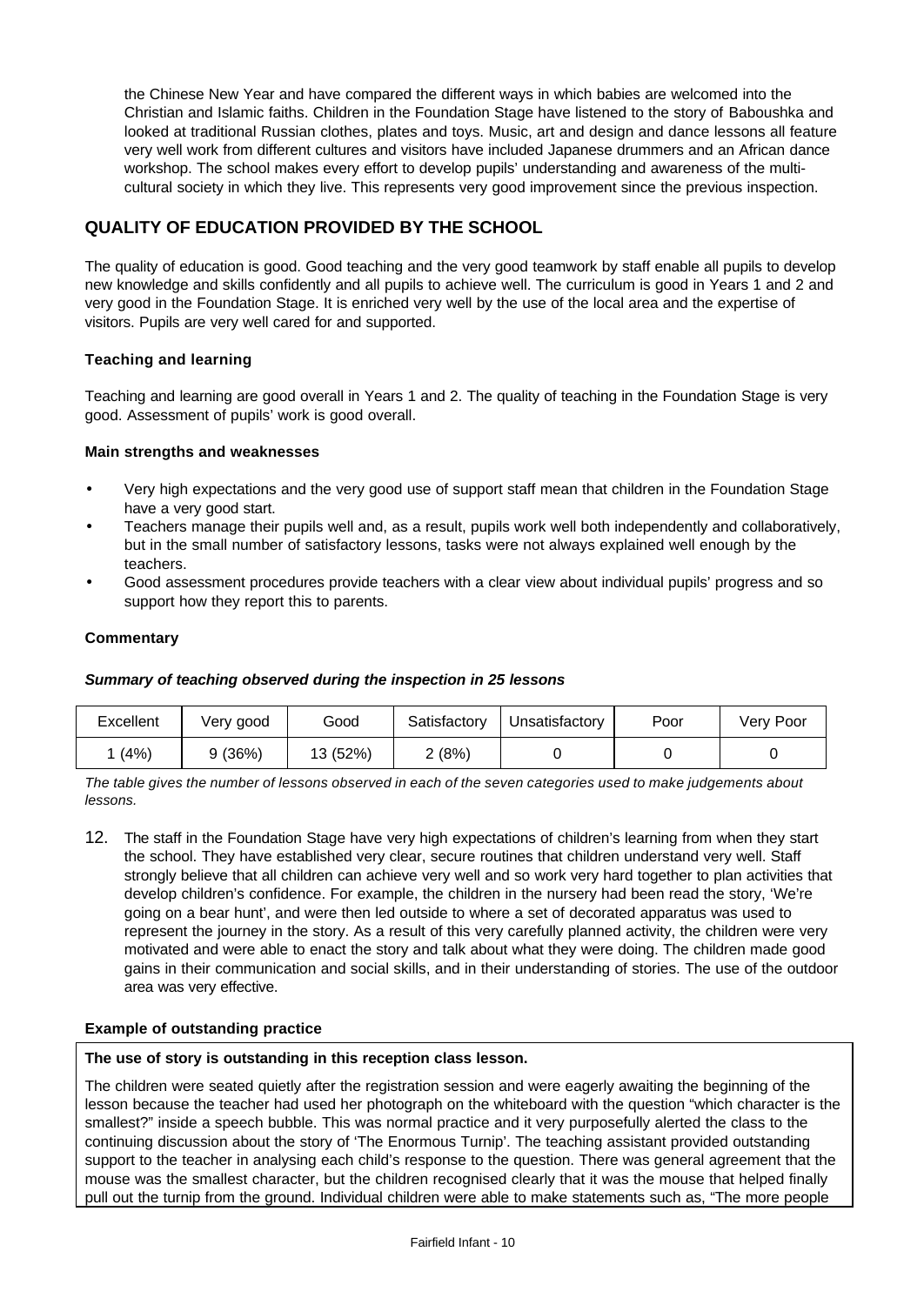there are the stronger it gets," referring to the line of characters pulling at the turnip. By using these types of response, the teacher then ensured all children could understand what was being discussed by using children to enact the story with another group of children telling the story. The mutual support between pupils was excellent, and they were genuinely interested in each others' responses because this was so clearly demonstrated by the teacher and teaching assistant throughout.

- 13. The work in the Foundation Stage contributes very positively to the very good attitudes and behaviour throughout the rest of the school. Pupils in Years 1 and 2 are very enthusiastic to learn and are very willing to join in with group activities or work independently with very good levels of concentration. In a very good science lesson in Year 2, pupils were asked to devise a test to see which part of the room melted ice the quickest. The lesson clearly demonstrated how the teacher not only made all pupils question the validity of what they were doing, but also the problems associated with making the test fair. Pupils were very focused on the task, excited by the prospect of recording their findings and couldn't wait to compare their tests with other groups. The teacher's subject knowledge combined with her energetic approach was a very good basis for pupils to use their scientific knowledge and their communication and measuring skills to good effect.
- 14. Teachers are ambitious in their planning of lessons and are willing to try new ideas energetically, such as 'philosophy for children', or combine subjects such as geography and history. However, teachers occasionally need to think through the lesson a little more to ensure that all individuals understand quickly what it is they have to do. It was in the lessons judged as satisfactory that some pupils lost interest and became a little fussy. However, due to the teachers' good management of pupils, they responded well both to the teacher's further explanation of the task and the correction of their behaviour.
- 15. Teachers clearly plan a series of stimulating lessons and assess pupils' needs well overall so that all pupils do as well as they can, including pupils with special educational needs and those speaking English as an additional language. Teachers' marking celebrates pupils' achievements well and provides pointers for improvement. As a result, pupils are clear about what they have to do and talk knowledgeably about the targets they and their teachers have set. On occasions, teachers need to make sure that pupils, some of whom are keen to complete their work, are taking care of their presentation and accuracy.

### **The curriculum**

The quality of the curriculum is good overall and is very good in the Foundation Stage. There are very good opportunities for enriching the curriculum, for example through visits and visitors to school and through good links across subjects. Accommodation and resources are good.

#### **Main strengths and weaknesses**

- The curriculum planned for children in the Foundation Stage concentrates very well on children's personal development, their communication skills and learning through play.
- The curriculum in Years 1 and 2 is planned to make effective links between different subjects, such as geography and history.
- The school makes very effective use of the local area and visitors' expertise so that pupils' learning outside of school fully supports their classroom lessons.
- The provision for pupils with special educational needs and for those with English as an additional language is good.

#### **Commentary**

16. The curriculum within the Foundation Stage is very good. It continually draws upon the different areas of learning to provide a very good range of activities that stimulate and encourage pupils' communication and creative skills very well. Role play is very well planned, for example, to extend children's understanding of 'story' through the theme of 'traditional stories' planned during the inspection. The activities planned on this theme very effectively developed children's abilities to collaborate on problems, use their imagination in acting out 'the enormous turnip' story, organise the accommodation for the 'three bears' and discuss the problems associated with Goldilocks' visit.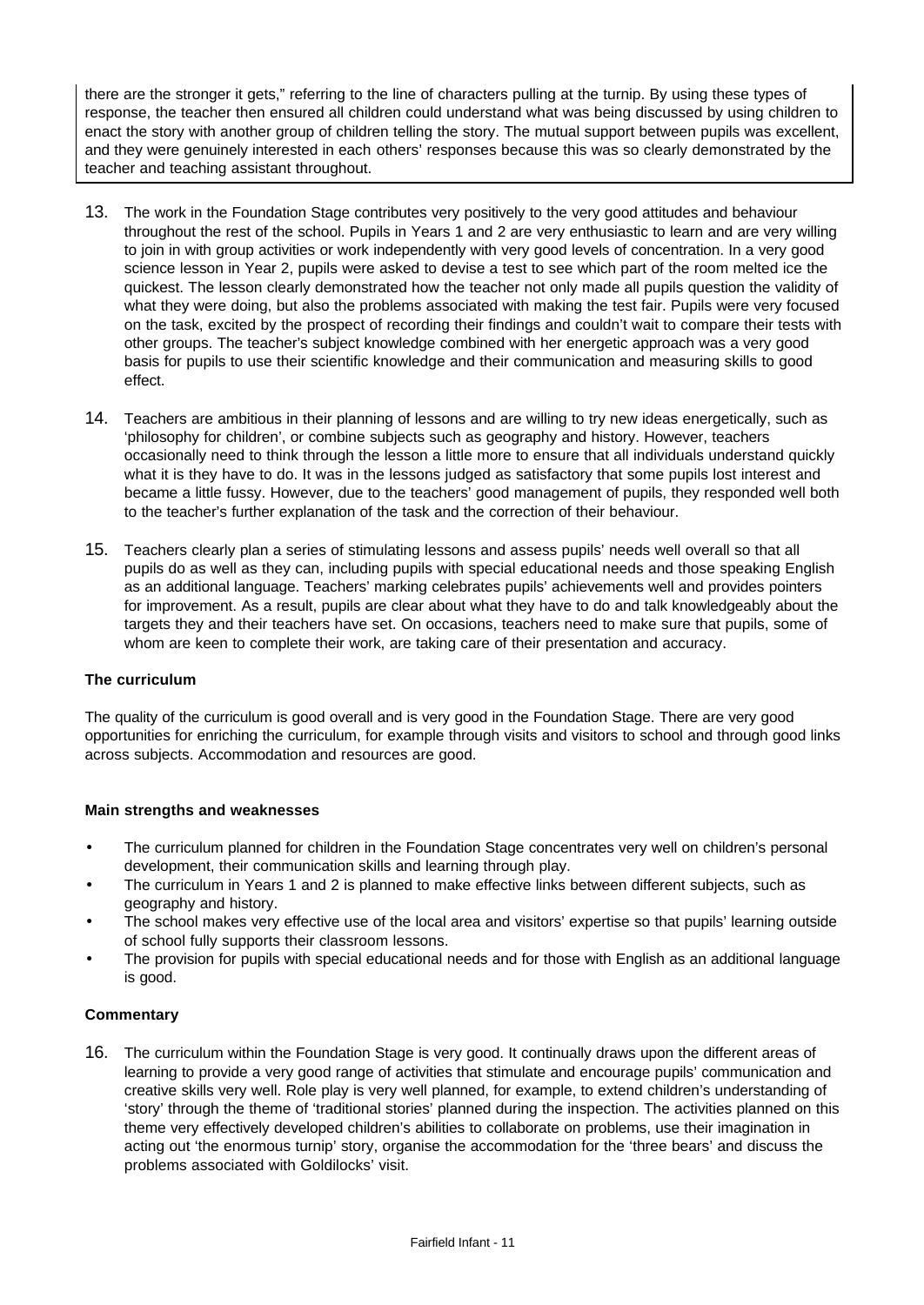- 17. Staff in Years 1 and 2 have worked well together to ensure a good improvement in the curriculum since the last inspection. For example, the school's development for pupils' spiritual and cultural development is now very good. The school makes good use of 'circle time' where pupils are free to express personal feelings and concerns. They do this with confidence and use language maturely with an understanding of the context in which they are working. In this way, all pupils are included within a secure environment and are supported in their individual offerings. The recent introduction of the 'Philosophy for Children' sessions supports pupils personal development well.
- 18. The school strives to provide pupils with a range of good experiences, for example ensuring that their ICT skills are used well in other subjects, as seen in the art and design examples displayed around the school. In addition, teachers have successfully planned across subjects. For example, pupils studied the local area, then used their geographical and historical research skills well to write and illustrate a leaflet about important sites in Cockermouth. As a result, pupils talked confidently about their maps and the age and use of the buildings.
- 19. The school uses such visits to enrich the curriculum very well. For example, children in the nursery made their own bread then visited the duck pond to feed the ducks. Visitors are also used very well to enrich the curriculum. For example, the expertise both of parents and of governors supports issues related to pupils' personal development. Workshops delivered by musicians and dancers ensure that pupils' have a very good view of the different world cultures. These events are well displayed within the school.
- 20. As a result of the school's work on the curriculum and the recent successful change in the organisation of the Years 1 and 2 classes, the school provides well for all groups of pupils. The beneficial way the curriculum has developed was recognised very positively by parents.
- 21. The standard of accommodation and outdoor areas is good and the building has been thoughtfully updated. This, including the outdoor area for the Foundation Stage, makes a positive impact on pupils' learning, Each classroom is large, brightly decorated and offers much opportunity for practical activities. The overall quality and quantity of resources are good, and they are used well.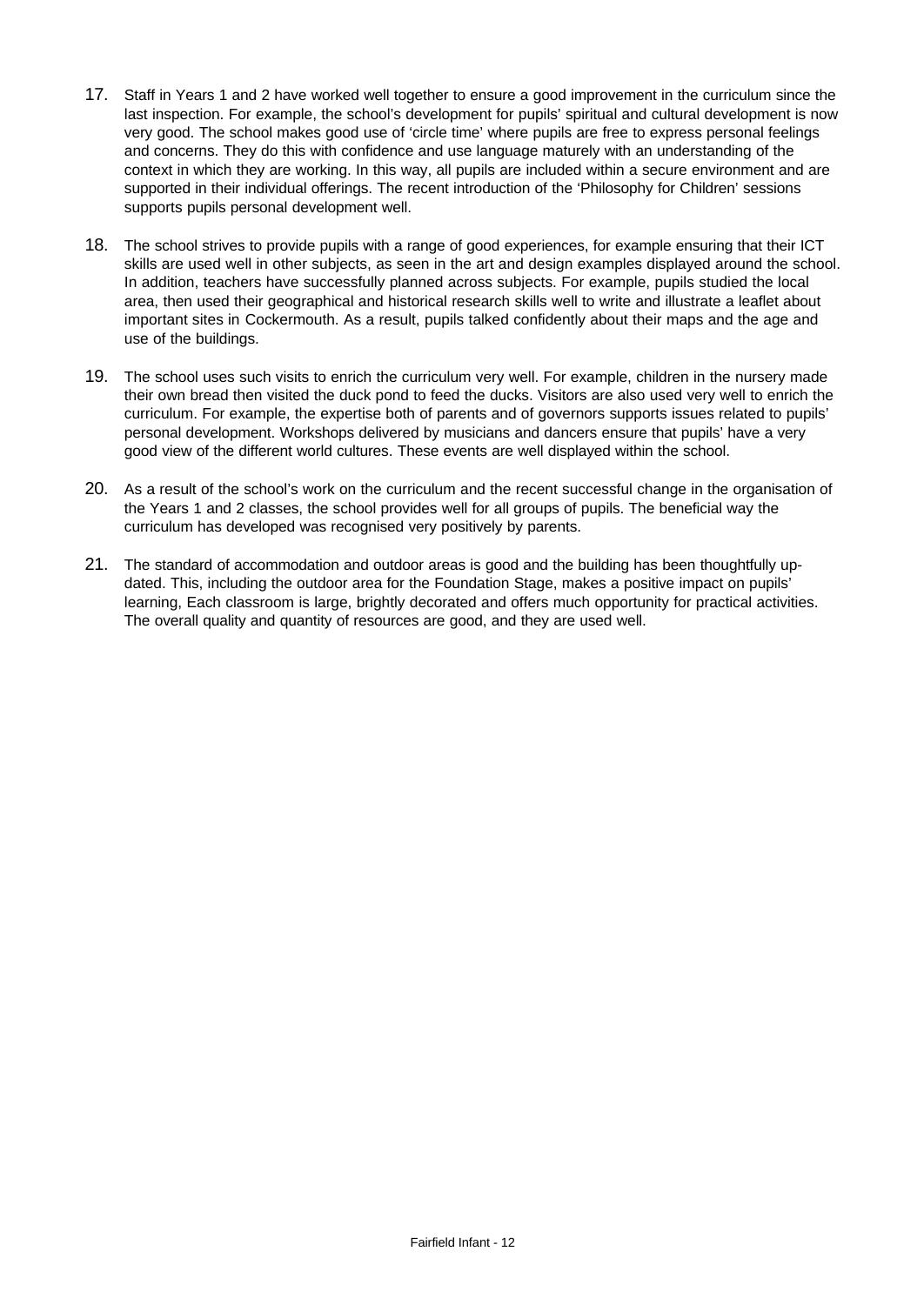#### **Care, guidance and support**

The school makes very good provision for ensuring pupils' care, welfare, health and safety. Provision for support, advice and guidance based on monitoring is very good. Involvement of pupils through seeking, valuing and acting on their views is satisfactory.

#### **Main strengths and weaknesses**

- The staff take very good care of the pupils, so they feel safe and secure.
- The support, advice and guidance available to the pupils supports their learning and personal development very well. Pupils achieve well overall because their progress is closely monitored.
- The school's very good induction procedures in the Foundation Stage help the children to settle very swiftly into school.
- Pupils' views are responded to well in lessons, but pupils are currently not involved enough in the work of the school.

#### **Commentary**

- 22. The staff know the pupils very well and ensure that they have a safe, caring environment in which to work and play. All staff, including lunchtime supervisors, are vigilant and fully understand procedures, for example those related to, child protection and first aid. The headteacher regularly updates the staff on new procedures or concerns.
- 23. Relationships between the pupils and staff are very good. For example, the lunchtime supervisors are caring and friendly towards the pupils and, as a result, pupils behave very well and respect their authority. The school received a Healthy School Award in 2003 and it continually promotes a healthy lifestyle by encouraging pupils to eat fresh fruit, drink water and participate in the annual Cockermouth Walk to School Week.
- 24. Pupils who need additional support are clearly identified and receive support from their teachers and outside agencies, such as speech and occupational therapists. Teachers set the pupils effective targets for improving their work in literacy and numeracy, and by Year 2, most pupils are beginning to formulate their own. All pupils have an 'I can do' book, which is used well. Pupils list their expectations for their learning and highlight those that have been achieved and the improvements that are needed.
- 25. Personal and social education is taught discreetly within subjects such as science and religious education. In a discussion period called 'circle time' pupils openly discuss such issues as friendship and respect for others. Parents and governors who are health professionals or who serve in the police force support many of these sessions very well. Sessions such as 'circle time' are used well to listen to pupils' views about their personal development. Although seeking pupils views has been a feature of the work of the school in the past, there are currently few opportunities for pupils to be involved in decisions made about the work of the school, such as creating school and classroom rules.
- 26. Very well planned and organised induction procedures support children entering the Foundation Stage and meetings are held regularly with parents. The Foundation Stage staff have worked hard to ensure all children have met certain whole-school routines, such as lunchtimes, in very effective and sensitive ways. A few parents feel that the induction procedures appear to be too complex.

#### **Partnership with parents, other schools and the community**

The school maintains very good links with parents. The quality of links with the community and other schools is good.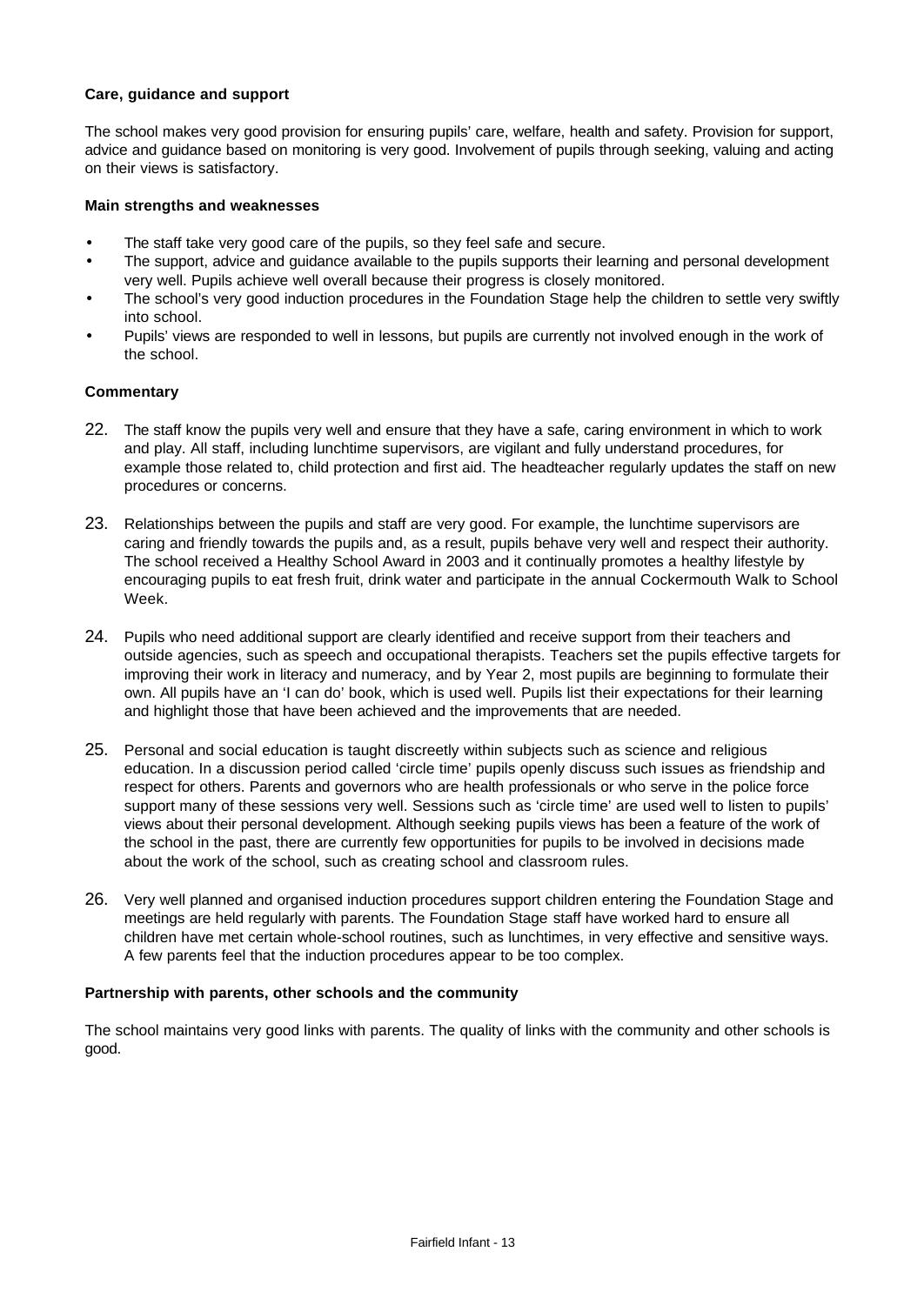#### **Main strengths and weaknesses**

- The school's work with parents supports pupil's learning and progress very well.
- Information for parents keeps them very well informed about school events and their child's achievements.
- Good arrangements with the local junior school ensure a smooth transition when these pupils leave and transfer to it.

- 27. The school has a very good partnership with parents. Parents hold the school in high regard and confirm that it is a safe place where their children are very well cared for. Parents are very satisfied with the school and feel comfortable about approaching staff with concerns. They feel that their children are encouraged to be mature and responsible and they appreciate the good range of extra-curricular activities. Individual parents are not happy with some of the school's organisation, such as for their child's induction into the school and lunchtime procedures. The inspection showed that each of these areas is very good and parents are very well informed about any changes. For example, parents of nursery children receive very good advice on how to help their child settle in and how to help with their development.
- 28. Class teachers are available at the beginning and end of each day, and many parents take the opportunity to speak to them regarding any concerns or worries. However, the inspection questionnaire indicated that a small but significant number of parents had concerns about communication between home and school. Parents spoken to during the inspection, and their comments at the parents' meeting confirm that communication is in fact very good. For example, pupils' reports are now very good and have improved well since the last inspection.
- 29. The school distributes an annual parents' questionnaire and frequently consults parents about their views on issues such as the lunchtime menu. Where possible, the headteacher responds to and acts upon their suggestions effectively. The school has very good procedures for dealing with concerns and complaints, and problems are solved swiftly by the headteacher or member of staff. Other ways that the school communicates very well with parents include newsletters and regular class letters, which have timetables and information about what children will be studying in future weeks. Parents' notice boards are also prominently placed in the nursery and playground.
- 30. Parents raise substantial funds each year to benefit the pupils, by providing additional resources in areas such as the library or playground. Many parents also act as voluntary helpers in the classrooms, on educational visits and they help with making resources.
- 31. Parents are happy with the amount of homework their children are asked to do and provide very good support by helping with reading and research tasks. Parents spoke very enthusiastically about the 'story sack' initiatives in the Foundation Stage at the parents' meeting. The school holds evening workshops for parents, and the recent workshop to explain the National Numeracy Strategy was well attended and appreciated by parents.
- 32. Good links with the local junior school are in place, and parents are encouraged to visit with their children. Pupils have the opportunity to experience a day at the junior school. Additional visits for pupils with special educational needs, who feel they need further support, can be arranged. Every pupil is introduced to a junior 'buddy' who will provide personal support during their first weeks in the new school. These procedures ensure that the pupils settle quickly, feel well supported and that their education continues with little disruption.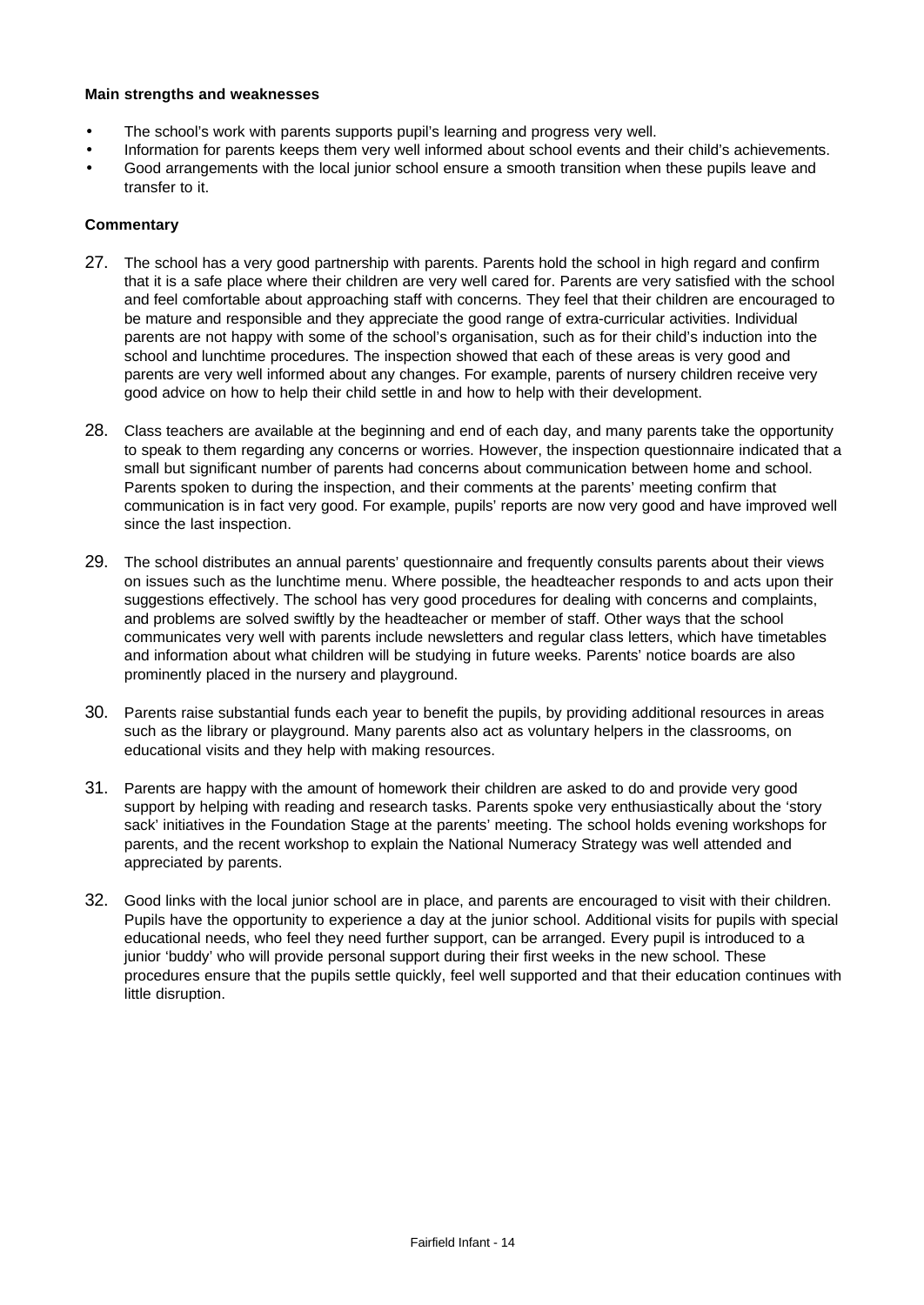## **LEADERSHIP AND MANAGEMENT**

Leadership and management are good overall. The headteacher and key staff provide effective leadership. Management is good, as is the governance of the school.

#### **Main strengths and weaknesses**

- The headteacher is committed to continual improvement and has created a strong, stable team of staff.
- The Foundation Stage is very well led and managed, which contributes to the overall effectiveness of the nursery and reception classes.
- Subject managers lead and manage their subjects well, but some do not currently have the responsibility for analysing school data in detail.
- The governors have a good understanding of the strengths and weaknesses of the school, and use their own expertise very effectively.
- Finances are well managed, but governors do not formally evaluate the effectiveness of spending.

- 33. The headteacher provides strong and caring leadership. The commitment she shows in ensuring pupils have a good range of experiences has ensured that teaching has improved and high standards have been maintained since the previous inspection. She is very well supported by all staff and by the strong sense of teamwork due to all adults, including teaching assistants, working very well together. Consequently, the school has few areas of weakness. Parents regularly help in the school and provide additional good support to the staff team.
- 34. The commitment that all staff show to the inclusion of all pupils, regardless of background or level of attainment, contributes strongly to the very good ethos. Subject managers monitor the development of their subject well and address any areas for improvement effectively. For example, the provision for ICT has maintained its strength since the last inspection. The subject manager works very closely with a specialist teacher, who teaches for one day, ensuring that ICT continues to develop and pupils' achievement continues to be very good.
- 35. Subject managers work effectively alongside the headteacher to monitor the quality of teaching in their subjects. They evaluate the specific outcomes of the school's development plan well, for example, in science, writing in Year 1 and multicultural education. Subject managers use teachers' own assessments of pupils well to examine standards, particularly in ICT and science. They do not, however, currently analyse whole-school data, such as pupils' tracking documents or the data available to the school from external sources. As a result, subject managers are very clear about the curriculum and teaching in their subject. They would benefit from having responsibility for tracking pupils' achievement across their particular subject and targeting support for individuals or groups of pupils more clearly.
- 36. The senior teachers fulfil their role effectively, working in a good partnership with the headteacher. They have a clear view of the day-to-day management of the school and ensure that any new systems, such as changes to lunchtimes, are effectively discussed and monitored, by listening and responding well to the views of lunchtime supervisors and parents.
- 37. The very good teamwork in the school means that teachers and support staff work confidently together and know pupils' capabilities well. The headteacher has a regular teaching commitment to release teaching staff so that they can manage their planning and assessment responsibilities. In addition, the recent change from mixed-age classes to separate year groups for Years 1 and 2 has had a positive effect on the work of staff and parents have greatly appreciated the changes. The leadership and management of the Foundation Stage are very good because of very secure teamwork. Children show very good levels of confidence in whatever they are tackling and are confident that staff will celebrate their individual achievements.
- 38. The governors are also part of the team. They play a strong role in the development of the school and share their expertise very effectively. For example, several governors visit the school each week to help in the classroom and contribute very well to lessons on personal, social and health education.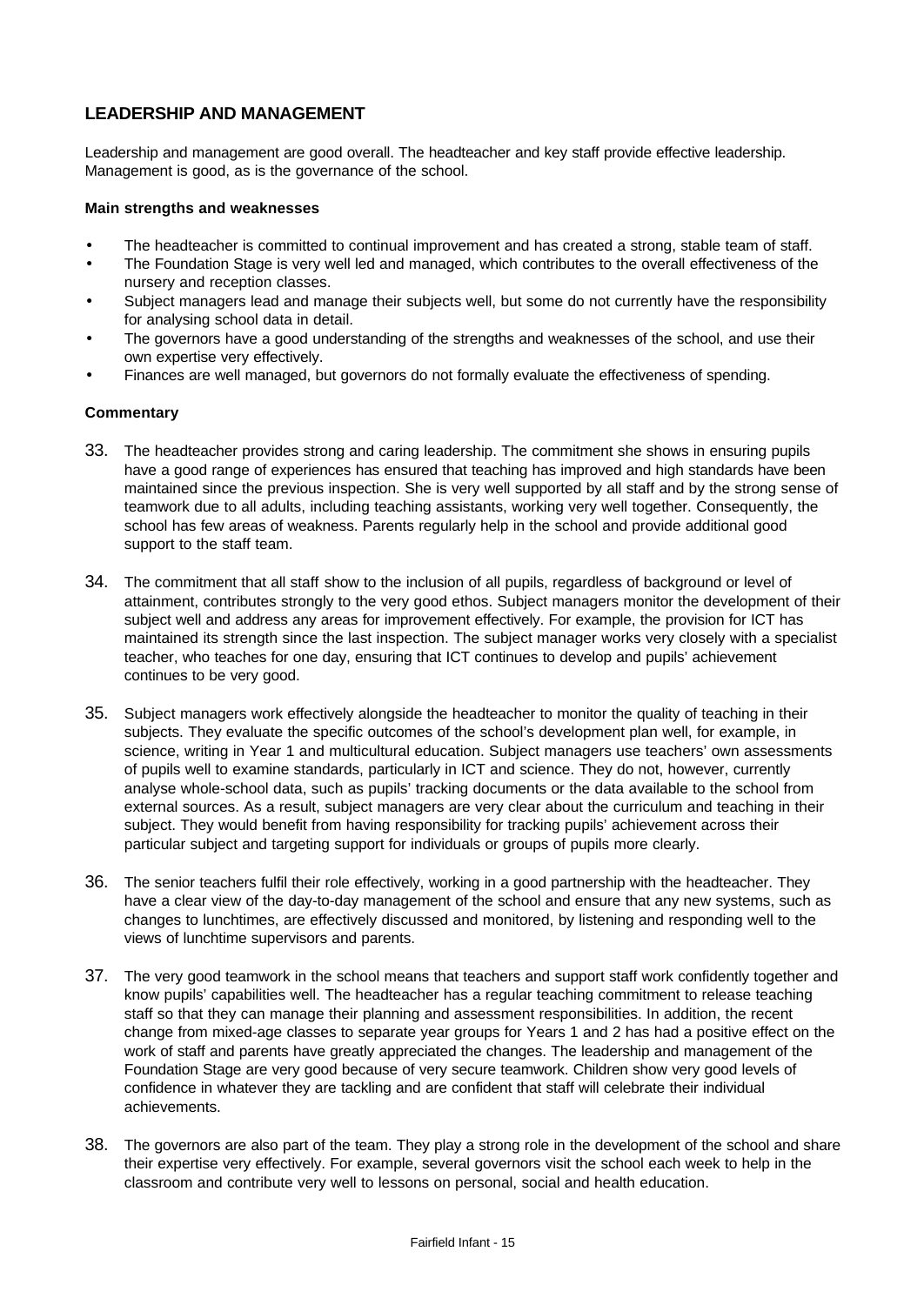- 39. The chair of governors has a good understanding of her role and provides a firm steer to the work of the school. A positive feature of the governing body is the way that governors, with staff, analyse the work of the school and contribute effectively to its development plan. As a result, all governors and staff are aware of each focus of attention in the school and seek to support the initiative wherever possible. For example, governors are currently monitoring the school's race equality policy with the knowledge that staff have developed a range of good teaching activities to support this aspect of provision. As a result, the school's provision for multi-cultural education is now very good. This strong teamwork contributes very positively to the high standards attained in many aspects of the school's work.
- 40. Spending decisions focus sharply on pupils' experiences and on raising standards still further, such as in aspects of mathematics and the future development of physical education. The school manages its budget well, ensuring that staffing levels are maintained and that there is enough to pay for the upkeep of the school's old building. The school understands where the focus of spending will be, but does not have a formal approach to evaluating spending in relation to pupils' standards. Such an approach would allow governors to gain a more formalised, detailed account of the value for money given by the school.

### *Financial information for the year April 2002 to March 2003*

| Income and expenditure $(E)$ |         | Balances (£)                        |        |
|------------------------------|---------|-------------------------------------|--------|
| Total income                 | 418,093 | Balance from previous year          | 27,236 |
| Total expenditure            | 392,270 | Balance carried forward to the next | 25,823 |
| Expenditure per pupil        | 2,011   |                                     |        |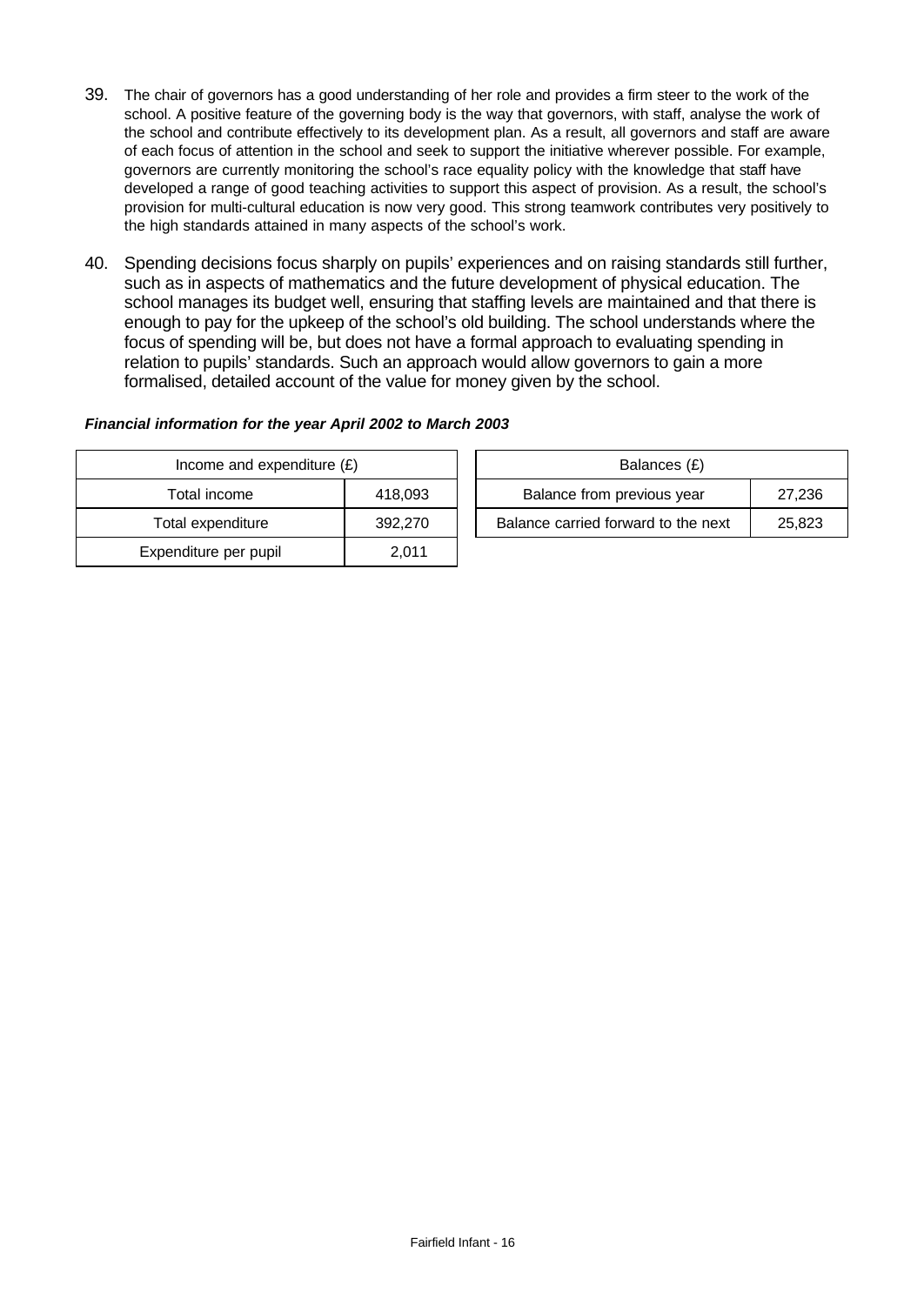# **PART C: THE QUALITY OF EDUCATION IN AREAS OF LEARNING AND SUBJECTS**

## **AREAS OF LEARNING IN THE FOUNDATION STAGE**

Provision for children in the Foundation Stage, in both the nursery and reception classes, is one of the strengths of the school and has been well maintained since the last inspection. Leadership and management are very good and ensure that all staff and other adult helpers work very confidently together across the classes. Consequently, teaching is very good and children's progress is very carefully assessed and monitored.

Children enter the nursery with attainment that is generally above average overall, but which covers the full range of attainment. Very good induction procedures mean that children are very well prepared for nursery and for when they transfer to the reception class or into Year 1. All parents are kept very well informed about the whole process.

The curriculum planned for Foundation Stage is very good because staff ensure that children's personal, emotional and social skills are very well linked to the other areas of learning. In addition, staff plan a wide range of activities so that children can use their maturing communication skills very well, particularly through play activities. As a result, pupils achieve very well in all areas of learning and confidently exceed the expected goals by the time they leave the Foundation Stage.

#### **PERSONAL, SOCIAL AND EMOTIONAL DEVELOPMENT**

Provision in personal, social and emotional development is **very good.**

#### **Main strengths and weaknesses**

• Very good teaching and the very good emphasis placed on the development of these skills provides children with very good levels of confidence.

#### **Commentary**

- 41. From their first days in nursery, children are expected to join in with all the activities available to them. They are reassured by friendly, thoughtful staff and other adult helpers who ensure that they feel safe and secure in what they are doing. For example, during the inspection, the youngest children in the nursery were being introduced to the outdoor activities. They quickly followed the lead of the older children, who were more familiar with these activities. The trust placed in them by the staff and adult helpers meant that the children chose their activities with no fuss. They settled in the various areas and began their activities independently, as the adults moved around the groups. The imaginative and exciting activities ensured that the children showed sustained levels of concentration and behaved very well.
- 42. Children in the reception classes are equally confident and take responsibility for what they choose to do well. Numerous examples were seen where children worked unsupervised, and behaving sensibly. They tried, for example, to make sure that sand or paint was not spilled onto the floor of the classroom. Teachers purposefully focused children's attention on helping each other by making statements such as: "Can you help ….? She can't decide about which type of paper to use". The children are very good at sharing resources and are polite to each other when discussing what they are doing. As in the nursery, pupils behave very well and clearly understand classroom routines, so that any changes to how they work do not cause any fuss.
- 43. As a result of very good teaching, children achieve very well in developing their personal, social and emotional skills, so most children exceed the expected goals by the end of the Foundation Stage.

#### **COMMUNICATION, LANGUAGE AND LITERACY**

Provision in communication, language and literacy is **very good.**

#### **Main strengths and weaknesses**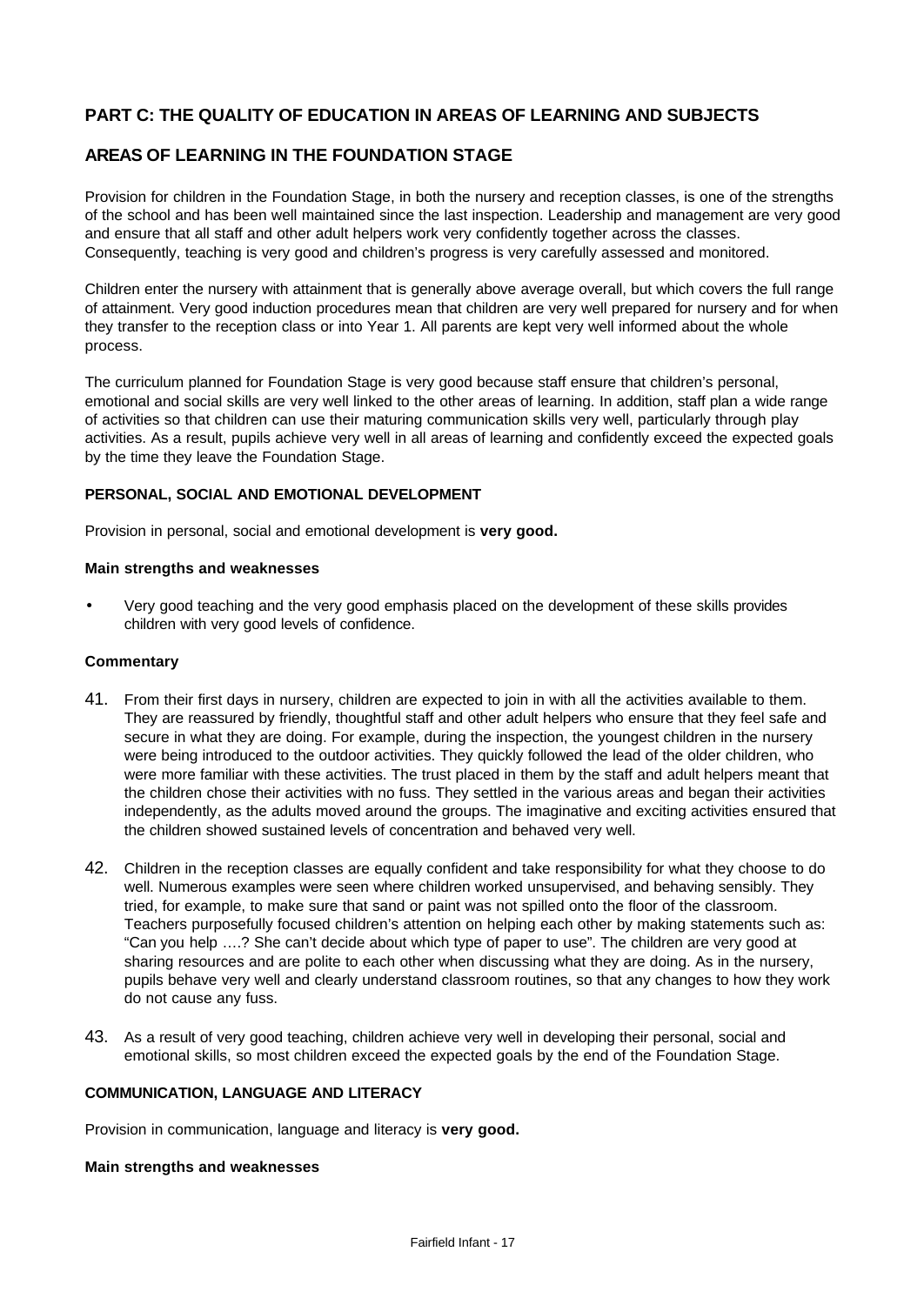- Teaching and learning are very good overall and staff provide many opportunities for children to develop these skills and achieve very well.
- The use of role play in a variety of contexts supports pupils' communication skills very well.

## **Commentary**

- 44. Emphasis is placed on children speaking and listening from an early age, which contributes positively to the way they confidently talk about what they are doing, ask questions and negotiate resources with each other. For example, in the nursery children talked well about the familiar 'three bears' story because of the very clear way the nursery practitioner was talking to them about the characters and events. The use of the home made 'story sacks' for encouraging children's enthusiasm for stories was recognised very positively by parents.
- 45. Role play fully supports and extends this area of work so that children continually familiarise themselves with a story. Costumes, puppets and small objects are provided throughout the Foundation Stage so that children are encouraged to talk about what they are doing and to decide what resources are necessary for each character in a story. For example, a group of older reception class children successfully negotiated the story of 'the enormous turnip' so that the group involved confidently and safely enacted the events.
- 46. Children throughout the Foundation Stage enjoy looking at and reading books, and the theme of 'traditional stories' planned during the inspection provided a very strong focus for the development of children's reading skills. Books related to the current story being studied were freely available and children in each class happily sat with each other to share the books. Children in the reception classes read the books they take home with confidence in group sessions with the teacher. Children recognise the different types of expression in the stories, such as humour, and openly talk about this with the teacher. Their reading diaries provide a good dialogue with both the children and their parents, as teachers provide an additional activity for children to do at home. They set questions such as 'what is your favourite part of the story?' or 'how many words can you see beginning with b?'
- 47. As a result of the very carefully planned activities and the use of play, most children exceed the expected goals by the end of the Foundation Stage.

#### **MATHEMATICAL DEVELOPMENT**

Provision in mathematical development is **very good.**

#### **Main strengths and weaknesses**

• Adults take every opportunity to develop children's mathematical understanding so that children achieve very well and are confident in counting, as well as using addition and subtraction.

- 48. Teaching and learning are very good overall. In the nursery, adults question them whilst they are engaged in a variety of activities, always trying to draw out and encourage their understanding. For example, during a discussion about matching different clothes to different sized teddies, the children were using the language of 'big', 'small', 'bigger' and 'smaller' with increasing confidence. Individual children that needed support in this activity responded very well to the adult present. Children enjoyed the activity and began to use their learning about size of clothing confidently in the role play area, acting out 'Goldilocks and the three bears'.
- 49. In the reception class, children made very good progress in number recognition because of the small group work involving games and role play. For example, one game involved a crow eating beans supported the children's understanding of subtraction well within an interesting context. In addition, one group's focused work on measuring with the teacher and of another group with a governor showed that children were developing their confidence in the concepts of 'longer', 'shorter', 'heavier' and 'lighter'. The children were also beginning to measure using classroom objects confidently.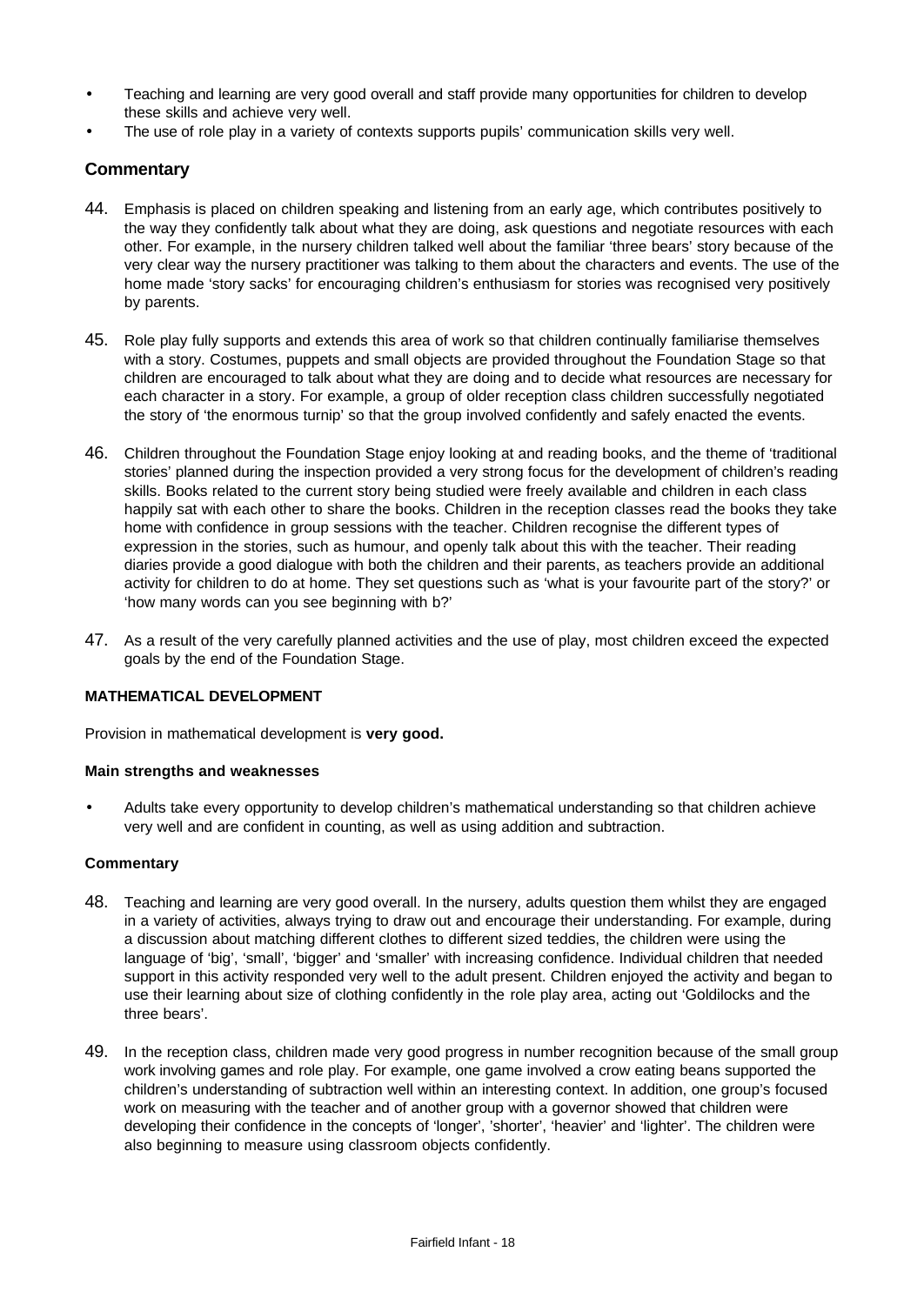50. As a result of the very carefully planned activities and the continuous focus of staff on mathematical vocabulary and calculations, children achieve very well, so most children exceed the expected goals by the end of the Foundation Stage.

#### **KNOWLEDGE AND UNDERSTANDING OF THE WORLD**

Provision in knowledge and understanding of the world is **very good**.

#### **Main strengths and weaknesses**

• Very good teaching and the well equipped classrooms mean that children select resources very confidently and enjoy finding things out for themselves.

### **Commentary**

- 51. A wide variety of activities and resources help children to learn about their world using their senses, such as water play, sand play and role play. For example, children in the nursery used binoculars on their 'bear hunt' and happily talked about the things, real and imaginary, that they could see through them,. In the water play area they worked with the lead practitioner to add colouring to their mixture to make 'mud', thus ensuring that the part of the 'bear hunt' story about going through mud was brought to life.
- 52. Throughout the Foundation Stage children frequently explore materials, construct models, use the computer and talk about their lives and local surroundings. For example, in the reception classes the children confidently used computer programmes and helped each other very well when they were unsure of what to do next. Children's high level of maturity and taking turns was particularly good when they were working with the computer.
- 53. Staff also extend children's learning very well by ensuring that children's ideas and investigations are taken further. For example, some children in the nursery were enjoying the loud metallic sounds made by using hammers on the metal pillars outside the classroom. Staff encouraged their investigations so that children were very pleased with what they were doing and confidently moved on to other resources available to them.
- 54. Children achieve very well in this area of learning so that most are in line to exceed the expected goals by the end of the Foundation Stage.

#### **PHYSICAL DEVELOPMENT**

Provision in physical development is **very good.**

#### **Main strengths and weaknesses**

Staff plan a very good variety of activities for children so that they achieve very well, showing very good levels of confidence in their skills.

- 55. Teaching and learning are very good, so children have very good opportunities within and outside the classrooms to develop their co-ordination and movement skills. For example, children in the nursery used their good balancing skills on wooden blocks depicting a pathway for the 'bear hunt'. The boxes, decorated by staff for the story's journey, presented no problems for children's good climbing skills. In addition, the very good range of outdoor equipment is used well to climb, balance and slide for all children in the Foundation Stage. The outdoor area has recently been improved and every opportunity is made for children to work outside.
- 56. Staff plan a variety of activities so that children manipulate materials such as 'dough' and shaping paper and also use equipment such as scissors and a variety of brushes. As in other areas of learning, role play and stories are used very well to support children's physical development, such as in mask making. While children are using equipment such as brushes, staff make sure that they use them correctly, so that children have success in what they are making.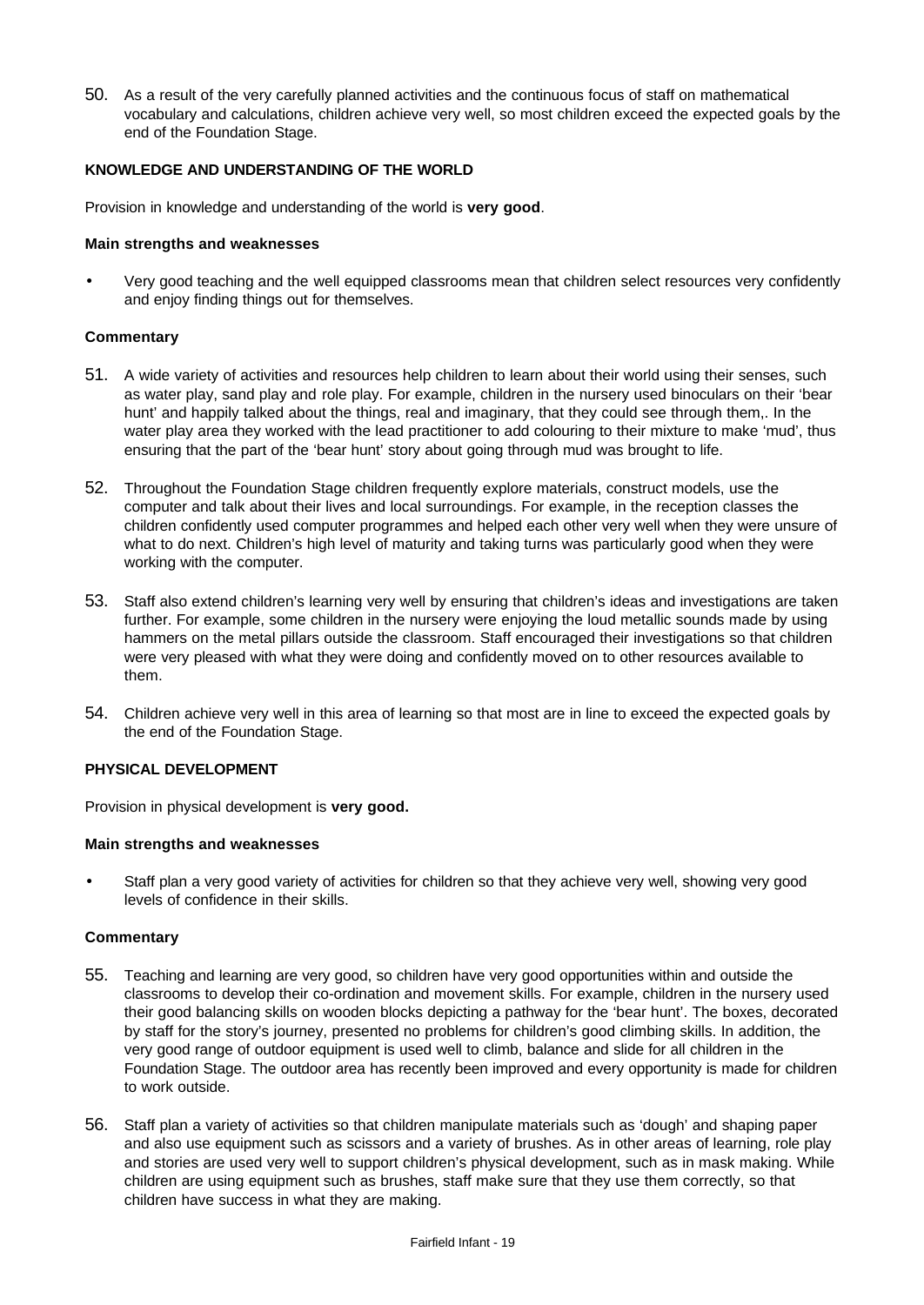57. Children achieve very well, so that by the end of the Foundation Stage most children exceed the goals expected.

#### **CREATIVE DEVELOPMENT**

Provision in physical development is **very good.**

#### **Main strengths and weaknesses**

- The very good use of play activities ensures that children achieve very well across the other areas of learning.
- Staff are fully involved in children's role play activities so that pupils' creativity and personal, social and communication skills are very well developed.

#### **Commentary**

- 58. The displays around each classroom show that children's skills in painting and collage are above average in the nursery and reception classes. During art activities children concentrate very well on what they are creating and respond very well to staff when they are asked about their work. In one reception class the teaching assistant ensured that children focused on how they were creating their collage, using descriptive words that children readily repeated, such as "mine's got scrunchy paper".
- 59. The very good teaching and strong team work by staff ensure that there are very good opportunities for children to develop their imaginary skills through role play experiences. For example, adults were fully involved in play activities with children, ensuring that they were confident in what they were doing. As a result, children either played alone or with others in a variety of scenarios. For example, they enacted 'Three Billy Goats Gruff' with puppets, as well as 'Goldilocks and the Three Bears' with models in the doll's house and with children dressed in costumes.
- 60. Other 'play' opportunities using water and sand were also used very well so that children could use their knowledge of the stories to act out imaginary sequences with others. Once more, staff were fully involved in the imaginary play, ensuring that all children could understand the story sequence or helping them to make up their own story.
- 61. Music and singing are a natural part of the day in the nursery and reception classes. Children respond very well to songs and other musical activities when they are asked to play instruments or copy sounds. Such activities show that children are well co-ordinated and happily join in with clapping rhythms and songs with actions. Children in the nursery responded very well to a game for matching an instrument to the sound an unseen instrument was making. The children concentrated very well and helped each other when they were a bit unsure.
- 62. As a result of the very good teaching and learning in this area, children achieve very well so that most exceed the expected goals at the end of the Foundation Stage.

### **SUBJECTS IN KEY STAGES 1 and 2**

#### **ENGLISH**

Provision in English is **good.**

#### **Main strengths and weaknesses**

- By the end of Year 2 standards are well above average in reading, writing and speaking and listening.
- Pupils achieve well because of good teaching of interesting, well planned lessons.
- Teachers effectively stimulate pupils' imagination and encourage them to express their ideas creatively in writing.
- Pupils are not sufficiently encouraged to present their work carefully, so handwriting can be untidy.
- The subject manager is currently not clear about pupils' progress as they move through the school.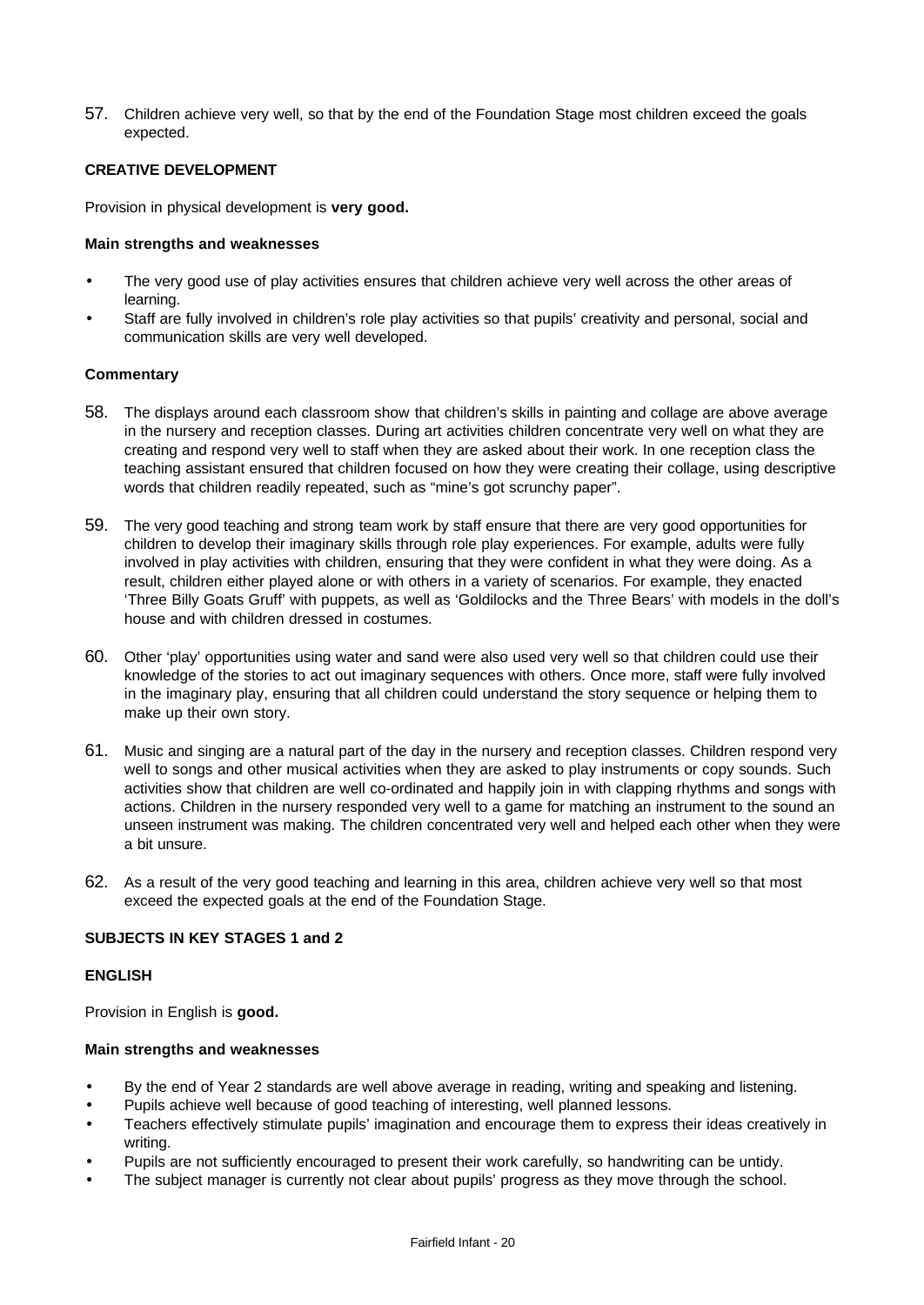### **Commentary**

- 63. Standards are high because teachers work hard to make lessons interesting and challenging, so that pupils are stimulated and want to learn. Teachers use questioning and discussion well to draw out pupils' ideas. They constantly encourage the use of imaginative vocabulary and phrases in their creative writing. For example, in a good lesson seen, Year 2 pupils developed their creative writing skills well in composing an alternative ending to the story: 'Something in the fridge'. The writing activities, carefully matched to pupils' abilities, provided challenge and developed their learning.
- 64. Pupils respond well to teachers' encouragement of creativity and fluency in writing, and boys and girls are equally keen to express their ideas in writing. The recent use of the local Beacon School Initiative for creative writing is having a good impact on pupils' achievement. Pupils have good ideas for the content of their writing, but some, in their haste to record them, do not take sufficient care over presentation and style. Lesson plans indicate that literacy skills are taught well. In a good Year 1 lesson pupils made good progress in their understanding of blending letters when spelling words such as 'glide' and slide'.
- 65. Texts to support pupils' reading are well chosen to capture their imagination. In a Year 2 lesson, the teacher's lively style of reading and good questions elicited equally good responses from pupils, who were eager to join in with the reading and to make imaginative suggestions of their own. Discussion of the text was well led, developing pupils' speaking and listening skills effectively and developing their ability to infer meaning from the text.
- 66. The library is used regularly to change books and pupils enjoy reading both at home and in school. They are able to discuss the books they have read and many older pupils have favourite authors. Year 1 pupils made good progress during the inspection in learning to find non-fiction books in the library and looking for information in them. However, the coding system does not currently match the labels on the shelves, making it difficult for pupils to locate books.
- 67. The subject is well led by the subject manager, assisted by the Year 2 teacher with a responsibility for English. Both are committed to improving provision and regularly introduce new initiatives to staff and pupils, leading by example. Assessment systems in the classroom are used well by teachers to plan the next stages of pupils' work. However, the subject manager does not currently take responsibility for monitoring pupil performance data so that individuals and groups of pupils are not tracked closely across the school.
- 68. The school has maintained the high standards achieved at the time of the previous inspection. The introduction of individual writing targets is effective in helping pupils understand how to improve their work.

#### **Language and literacy across the curriculum**

69. Speaking and listening skills are well developed across the curriculum. Pupils are encouraged to take part in class discussions and to talk with partners about specific issues. For example, in one lesson, pupils discussed anger and its effects on relationships. They listened well to each other's comments and were encouraged to agree or disagree, and give reasons. Other literacy skills are applied appropriately across the curriculum. Pupils regularly use word processing in literacy lessons and both bullet points and labelling are used to record their science work. Information texts related to science or other areas of the curriculum are used well in literacy sessions.

#### **MATHEMATICS**

Provision in mathematics is **good.**

#### **Main strengths and weaknesses**

- Standards are well above average.
- Teaching and learning are good and as a result pupils achieve well.
- The subject manager has a good understanding of pupils' classroom experiences, but is not as clear about pupils' progress.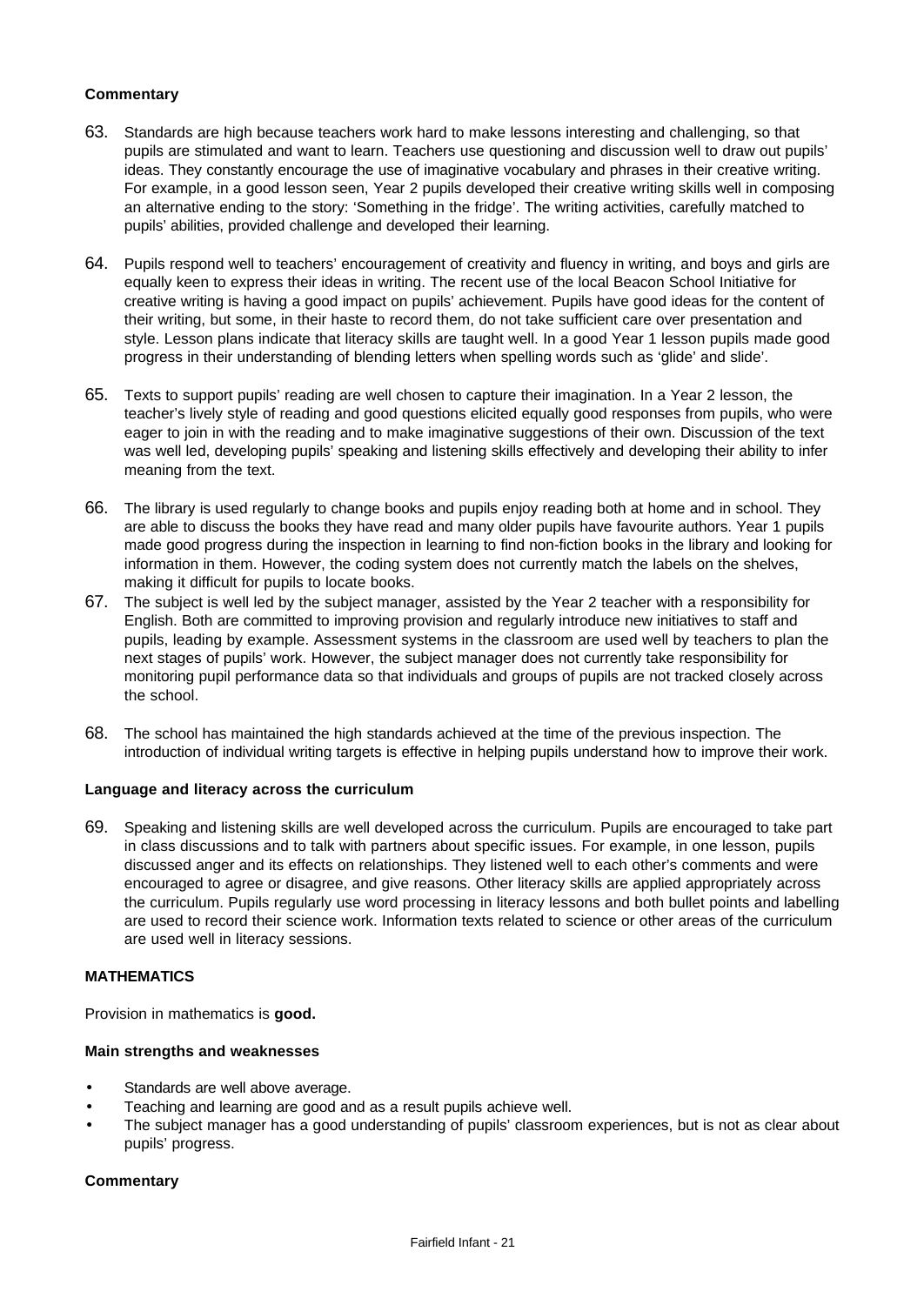- 70. Standards have been maintained since the last inspection apart from the results in 2003, when standards fell, while still remaining above average. Although this cohort of pupils had fewer higher attainers when they started school, the overall fall in results was not fully realised by the subject manager as she, like the English subject manager, currently does not have responsibility for tracking and analysing all pupils' standards. The school has already begun to address the issue by evaluating their strategies for tracking pupils' progress and targeting the weaker areas.
- 71. Teaching is good overall, with elements of very good teaching. Teachers have good knowledge of their pupils' capability because of good assessment procedures. As a result, teachers' planning is always clear and appropriate to the capabilities of all. Teaching includes clear explanations and instructions and pupils quickly respond. As a result, pupils' attitudes and behaviour are very good, making a significant contribution to their learning and achievement. Effective use is made of the opening and closing of lessons when pupils are challenged and are willing to explore, for example, numbers in new ways. Teachers set a good pace and make these sessions enjoyable, so pupils are willing to try hard.
- 72. Pupils with special educational needs and those with English as an additional language achieve well in relation to their abilities. All pupils are well challenged and teachers make the learning purposeful by putting activities into practical contexts. Pupils respond well to this by showing good levels of motivation and interest in the subject.
- 73. The 'maths at home' system allows all pupils to take a work card home and complete an activity with their parents or carers. A scrutiny of the workbooks, which include comments from home and school, show that this initiative is a success because the activities are interesting and fun and pupils make good progress.
- 74. The leadership and management of the subject are good. The subject manager has strong commitment to raising standards and has a vision of improving the provision for mathematics. Other teachers' planning is monitored and they get the help they need to make any changes necessary to the teaching programme.

## **Mathematics across the curriculum**

75. Pupils use their mathematical skills well as part of their work in other subjects. The school has organised the curriculum so that all subjects can be taught through topic areas. Because of this, pupils are able to develop an appreciation of the practical use of their mathematical skills. For example, they use the organisation of shape and form in art and design to make two-dimensional drawings. Mathematical skills are also used confidently in geography when pupils work with co-ordinates.

### **SCIENCE**

Provision in science is **good**.

### **Main strengths and weaknesses**

- Standards are well above average by the end of Year 2 and pupils achieve well because teaching is good.
- The recent development of science by the subject manager is having a good impact on teaching and pupils' achievement.

- 76. Teachers plan science lessons for pupils that are not only interesting, but also challenge pupils' thinking skills. For example, a good lesson in Year 2 used a poem about 'chocolate' to bring together pupils' learning about how materials can change because of heat. The selection of the poem and the use of real chocolate sustained pupils' interest well and they were able to compare the differences between chocolate on their hands and on a plate. Many pupils were able to give explanations about what was happening, for example, "The chocolate gets hotter so it melts", which indicates well above average standards overall.
- 77. This type of approach was replicated in a good Year 1 lesson on materials, where pupils were asked to give reasons why objects were made from certain materials. As a result of the range of investigations, pupils were able to provide reasons why, for example, spoons were not made of paper and why a particular material was good for mopping up water. Pupils maintained their interest well and talked together about their findings, for example, "…a paper spoon won't work because the paper will get too soggy". In both these lessons, pupils were using their speaking and listening skills very well and showed very good levels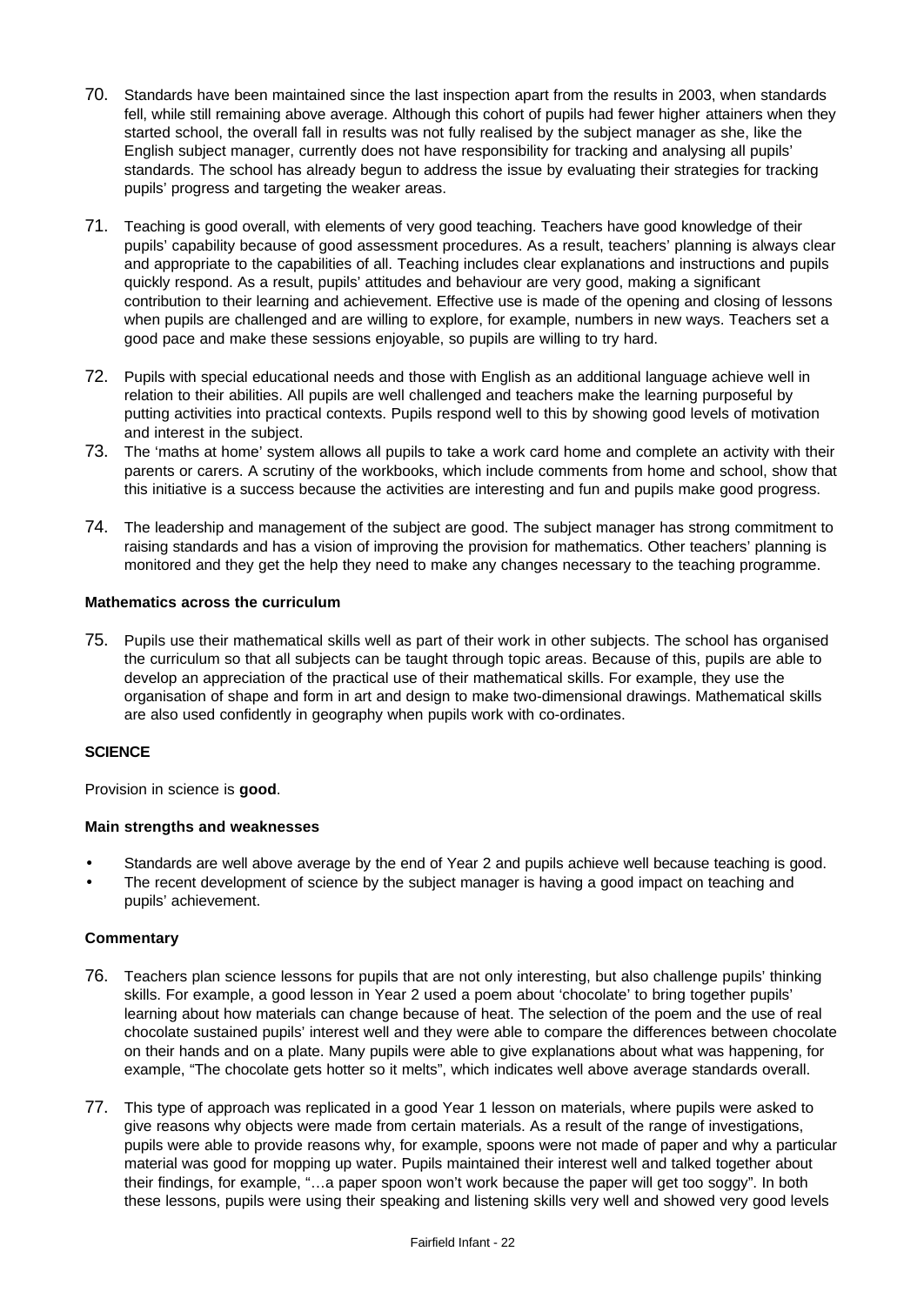of behaviour and maturity in their work with the teacher. The lessons were well supported by adult helpers, which included a number of regular parents. However, because the teacher was leading a group or half the class, she was not able to monitor all the activities to make sure that all pupils were attending to their writing or a group investigation.

- 78. Very good teaching was observed in Year 2, where each group of pupils was given responsibility for organising a test on melting ice. The teacher led the lesson confidently and with energy, so that pupils maintained a very good level of attention throughout and all groups of pupils achieved very well. Where there was heated discussion about the decisions they were making, pupils were considerate and listened closely to each other's point of view. The lesson showed, as in Year 1, that standards were well above average and that many pupils would achieve much more than the national expectation by the end of Year 2.
- 79. The recent focus on science in the school's development plan has been successful in developing the subject through teachers' confidence in teaching pupils scientific skills. Pupils clearly enjoy their work, which is assessed well by teachers, so they are clear about their successes and where they need to improve. Teachers have evaluated the way they have worked following training. The impact of training has been good and the headteacher, working alongside the subject manager, has successfully monitored the work in the school. Leadership and management are good and have improved well since the last inspection, because of the increased focus on evaluating teaching. The subject manager is also clear about the standards in the school and acts as a role model for analysing the available data about pupils' performance.

## **INFORMATION AND COMMUNICATION TECHNOLOGY (ICT)**

Provision in ICT is **very good.**

#### **Main strengths and weaknesses**

- Pupils achieve very well because of the very good quality of teaching and support.
- The teaching and learning of ICT skills is very well planned and assessed.
- Parental help is used well in the ICT suite to support ongoing classroom work.
- The subject is very well led and managed.

### **Commentary**

- 80. High achievement is the result of very good teaching by class teachers and the part-time specialist teacher. Work is meticulously planned and assessed to ensure pupils' progress in their skills and as a result, pupils' standards are well above average. For example, Year 2 pupils produced multi-media presentations incorporating sound to accompany their own drawings and word-processed writing. Pupils' very good progress in modelling and control is ensured by a planned progression of activities using the programmable 'Roamer' and 'Unit the Robot'. As a result, pupils show very good understanding and higher attaining pupils write clear and accurate instructions for a sequence of moves. Parent helpers provide very good support for small group activities in the computer suite, enabling pupils to consolidate and develop their skills and understanding over a range of different programs.
- 81. Leadership and management of the subject are very good. The specialist teacher and subject leader have developed a very clear set of plans to support the scheme of work. A thorough and effective assessment system tracks both individual and whole-class progress throughout the school. The subject leader has very successfully led training to ensure that all staff are confident in the use of ICT. The detailed improvement plan for the subject indicates recent and ongoing initiatives and identifies development of the school web site as the next initiative.
- 82. The very good achievement identified in the previous inspection has been maintained and all pupils now have daily access to computers to support heir learning.

#### **ICT across the curriculum**

83. Portfolios contain a good range of examples of ICT used in different subjects. For example, in mathematics pupils enter and present data in different graphical forms, while higher attaining pupils in Year 2 plan their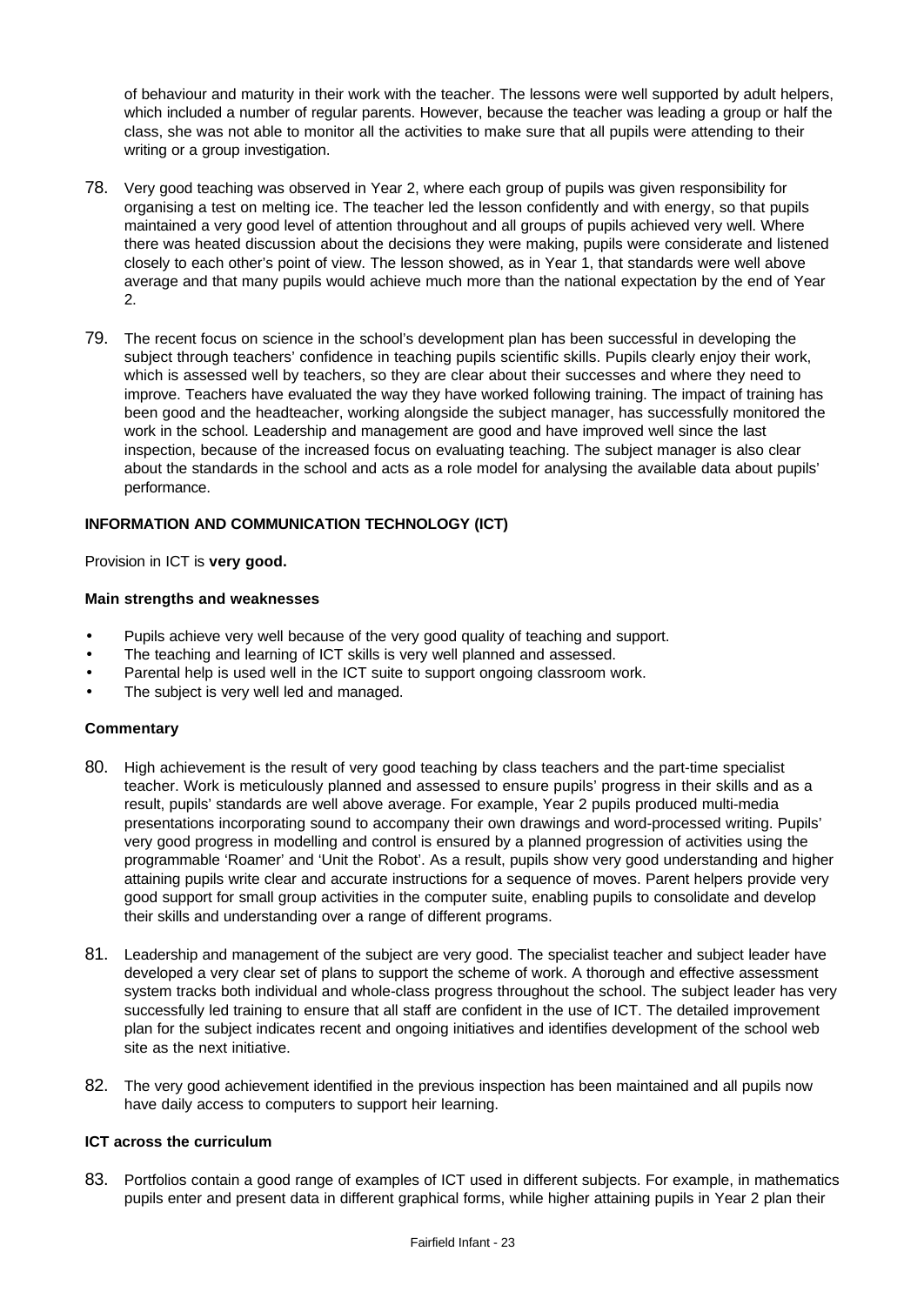own simple enquiries and decide on the data to collect. Pupils use word processing and 'Painter' software to produce work in different subjects. They consolidate mathematical understanding through the use of appropriate software and refer to materials downloaded from the Internet, for example maps of the local area, to support their learning.

## **HUMANITIES**

*Religious education, history and geography were sampled during the inspection and are not reported in full.*

- 84. No lessons were seen in **history** or **geography**, but pupils' work and the school's planning were examined. The work that teachers plan links geography and history well, and includes the good use of pupils' literacy, mathematical and ICT skills. The local environment is used very well to support pupils' learning. For example, the local area of Cockermouth is studied through a variety of maps that locate actual sites visited by the pupils. In Year 2, pupils produced good guide books that located places of interest on a drawn map and told the reader geographical or historical information about each building. Parents are very supportive of how the curriculum is enriched by such visits and by the school's attention to multicultural learning, such as their work on Russia and Japan.
- 85. The school makes good use of its Victorian origin. For example, a display on the stairs leading from the main school entrance depicts photographs of past pupils and has paintings, by a parent, of pupils in the clothing of the day. Pupils talked about the photographs with interest, and with satisfactory knowledge of the passing of time and the age of their school.
- 86. It was only possible to observe one lesson of **religious education** during the inspection because of the timetable. The good use of sensitive questioning by the teacher helped pupils in Year 2 to imagine and describe the feelings of others. Pupils were confidently able to reflect on emotions of jealousy and love in the story of Joseph. They were aware that experiences lead to different emotions and used words well to describe the emotions of anger, hate, forgiveness and love. The opportunities to debate such issues made the lesson stimulating and enhanced the quality of pupils' learning. As a result, the lesson helped pupils' understanding of their own and others' beliefs.
- 87. Scrutiny of pupils' work indicated good coverage according to the scheme of work. The presentation of pupils' work in their 'special' books, made for festivals, is good. ICT is used well, as it helps pupils learn more effectively. For example, pupils' attention was immediately gained when the story of Joseph was illustrated on the computer.

### **CREATIVE, AESTHETIC, PRACTICAL AND PHYSICAL SUBJECTS**

*Art and design was inspected in full and is reported below. Design and technology, music and physical education were sampled.*

- 88. The scheme of work for **design and technology** covers an appropriate range of topics to develop pupils' design and technology skills in food, fabrics, paper and card. Planning is currently on a two-year cycle to take account of the mixed-age classes that existed prior to this year and staff are aware of the need to modify the scheme of work. Examples of pupils' work indicate a sound understanding of the use of sliding levers and folds to produce pop-up cards and Year 2 pupils have applied their skills imaginatively in producing their own story books about Red Riding Hood with pop-up and moving pictures.
- 89. Insufficient evidence was available to judge standards in **music** or the quality of teaching, as no lessons could be observed. In assembly the pupils are able to sing in tune well. They have the opportunity to join the school recorder club. The curriculum is well constructed and all key elements are covered. It is enhanced and enriched by visits from musicians performing music from other countries. The different ethnic sounds and rhythms make a positive impact on other areas of the curriculum. For example, pupils in Year 2 responded with energy and enthusiasm to Harrambie drumming music in a dance lesson. The subject manager is well organised and has clear plans for future developments.
- 90. Two lessons of **physical education** were seen in Year 2. Both lessons were taught well and included some very good teaching. Teachers are enthusiastic and show good subject knowledge therefore pupils are challenged and achieve well. For example, pupils confidently use the limited space in the school hall quite ambitiously.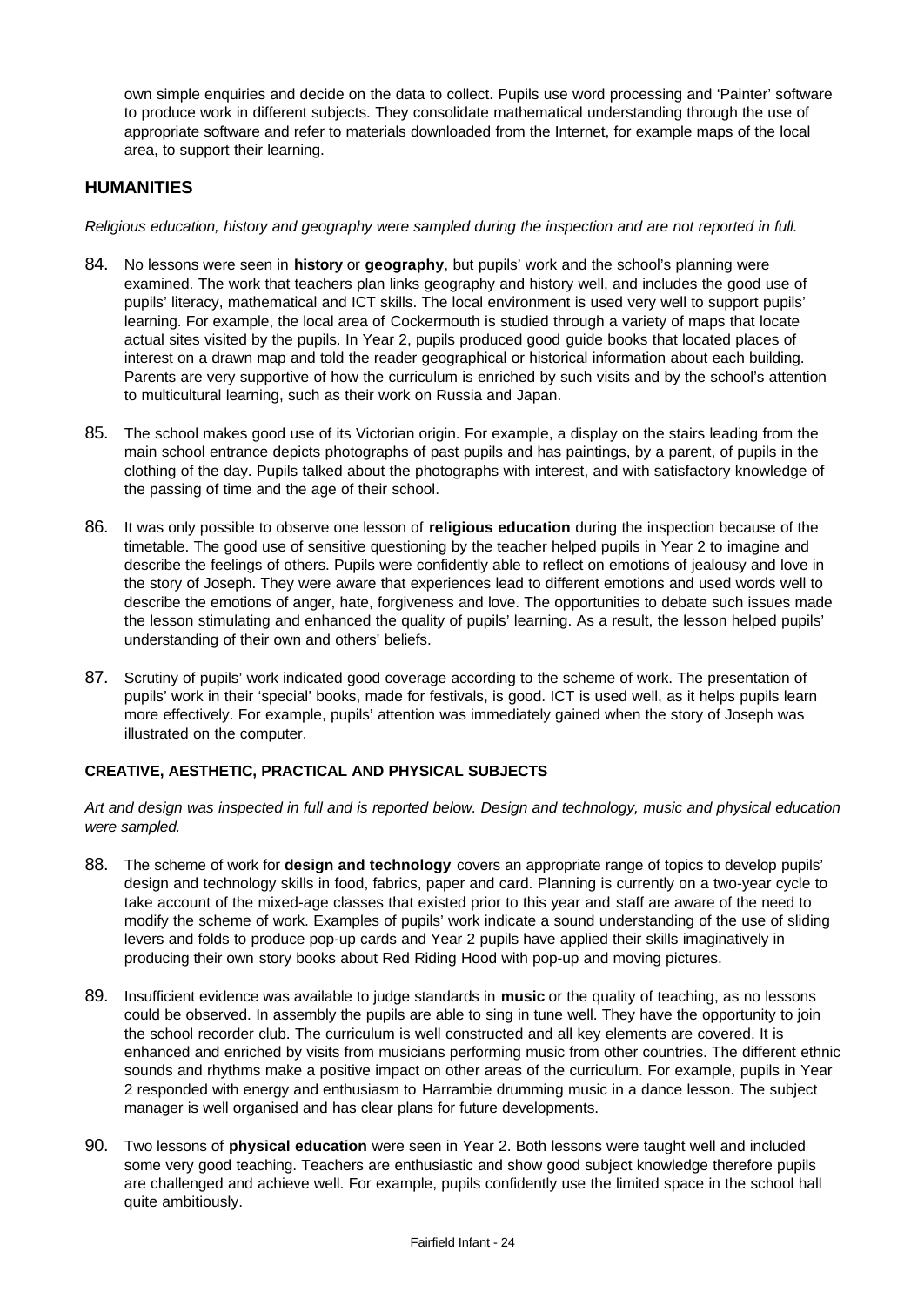- 91. Pupils are secure when co-ordinating their phrases of movement into a linked sequence. In the dance lesson the linked sequences included pupils incorporating instrumental sounds into their movement. The teacher managed this with flair, enabling pupils to develop greater confidence and control of their movements. Pupils' attitudes and behaviour were very good.
- 92. The leadership and management of the subject are good. Physical education, as a priority within the school development plan, shows a good range of staff training and ways for enriching pupils' experiences. For example, a sports week for Year 2 pupils, with activities at the local sports centre, is planned for July 2004.

#### **Art and Design**

Provision for art and design is **good.**

#### **Main strengths and weaknesses**

- Teaching and learning are good and pupils achieve well, with standards that are above average.
- Good links are made to other subjects, and displays around the school are stimulating and informative.

### **Commentary**

- 93. The planning of art and design lessons is detailed and, as a result, teachers explain and demonstrate new techniques very clearly so that all pupils achieve well. Teachers are enthusiastic about art and design, use technical vocabulary well and check pupils' understanding carefully through questions and further demonstrations. Pupils are motivated to try hard and concentrate well on what they are producing, so that standards overall are above average.
- 94. The displays around the school capture the attention of pupils, parents and visitors, while helping to celebrate pupils' artistic achievements. The hand-made felt hangings in the canteen are particularly striking.
- 95. The school's curriculum planning is good, so good links are made between art and design and other subjects. For example, Year 1 pupils were shown examples of Russian patterns when making a coat for Teddy and Year 2 pupils made a striped coat as worn by Joseph from the Bible story. In each example, pupils' work was enhanced well by these subject links, including the use of ICT.

#### **PERSONAL, SOCIAL AND HEALTH EDUCATION AND CITIZENSHIP**

#### *Personal, social and health education was sampled.*

Pupils' personal and social development is a high priority throughout the school. Teachers take every opportunity to develop pupils' confidence and self esteem, and always encourage them to value and respect the feelings and beliefs of others. A good scheme of work is in place, based on nationally accredited units of work. Regular 'circle times' for all classes enable pupils to share and discuss feelings and relationships. No complete 'circle time' sessions were observed, but a session of 'philosophy for children' with a Year 2 class was very well led. Pupils were encouraged to explore sensitively the destructive effects of anger and consider relationships. They demonstrated a very mature understanding of the effect of actions on others and were able to reflect on ways of dealing with emotions.

### **PART D: SUMMARY OF THE MAIN INSPECTION JUDGEMENTS**

#### *Inspection judgement Grade*

| The overall effectiveness of the school                              |  |
|----------------------------------------------------------------------|--|
| How inclusive the school is                                          |  |
| How the school's effectiveness has changed since its last inspection |  |